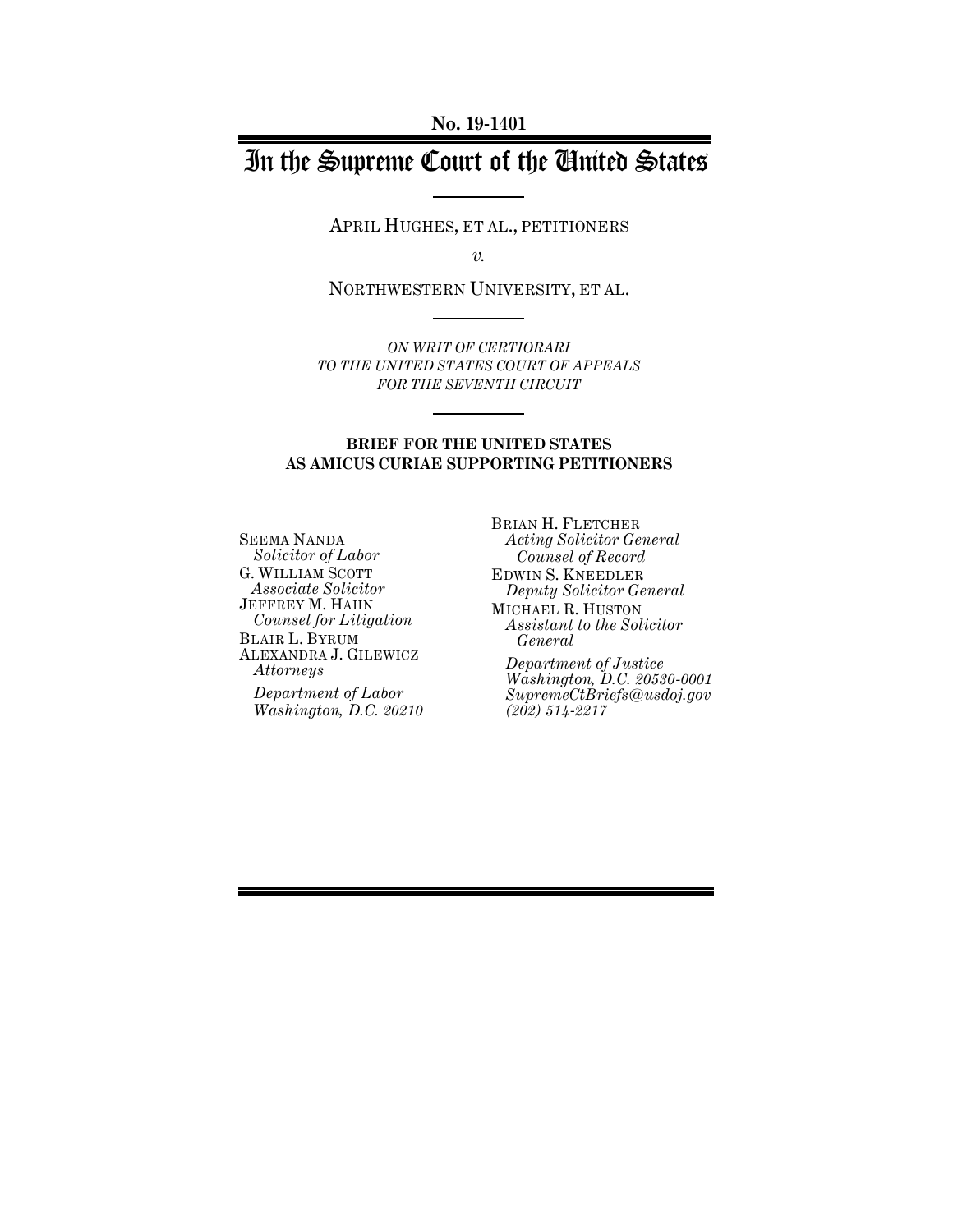#### **QUESTION PRESENTED**

The Employee Retirement Income Security Act of 1974 (ERISA), 29 U.S.C. 1001 *et seq.*, requires the fiduciaries of an employee benefit plan to discharge their duties "with the care, skill, prudence, and diligence under the circumstances then prevailing that a prudent man acting in a like capacity and familiar with such matters would use in the conduct of an enterprise of a like character and with like aims." 29 U.S.C.  $1104(a)(1)(B)$ . Fiduciaries who breach their duties "shall be personally liable to make good to such plan any losses to the plan resulting from each such breach." 29 U.S.C. 1109(a). The question presented is:

Whether participants in a defined-contribution ERISA plan stated a claim for relief against plan fiduciaries for breach of the duty of prudence by plausibly alleging that the fiduciaries caused the participants to pay investment-management or administrative fees higher than those available for other materially identical investment products or services.

(I)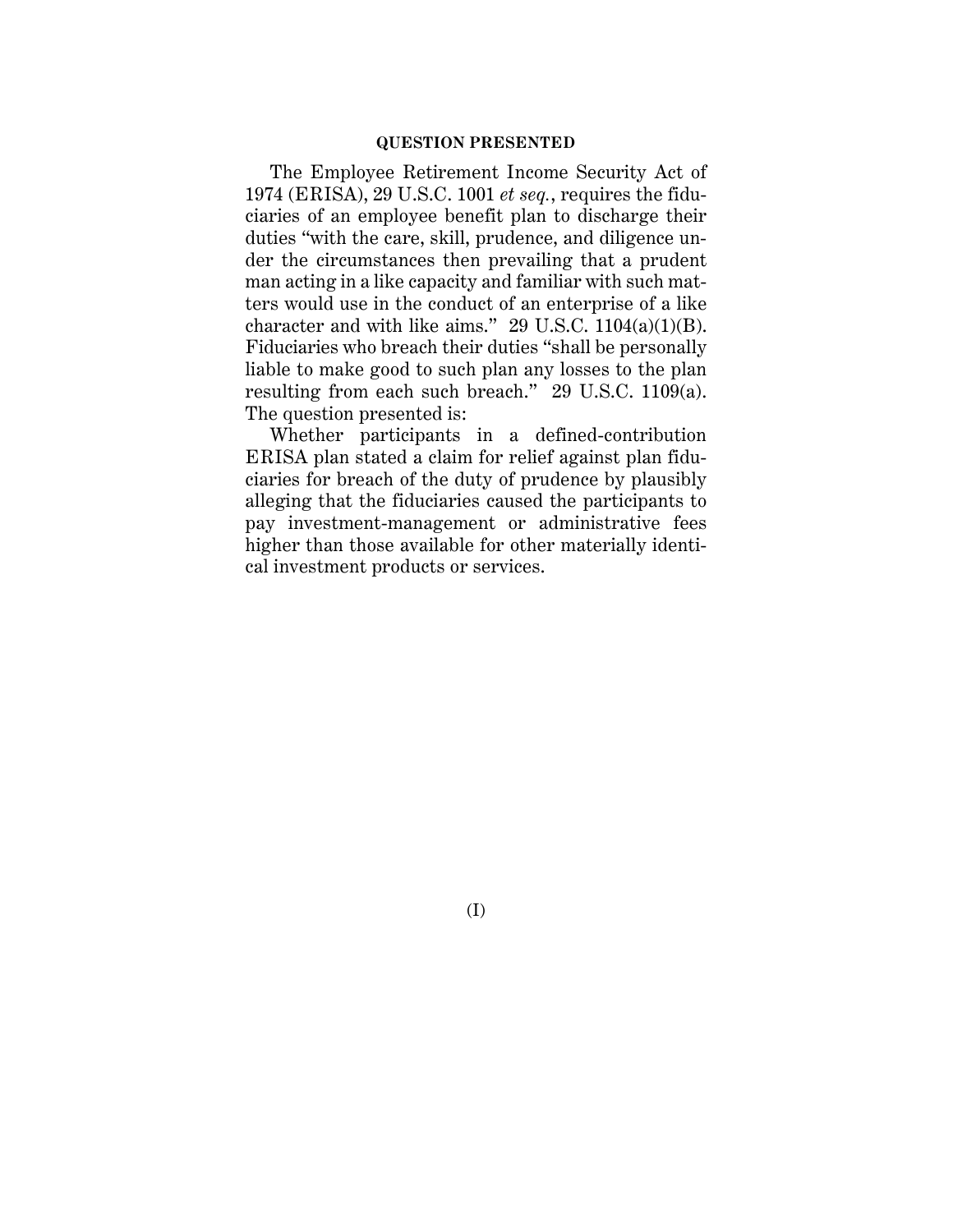### **TABLE OF CONTENTS**

Page

| Argument:                                              |
|--------------------------------------------------------|
| Petitioners stated a claim for relief under ERISA by   |
| plausibly alleging that respondents imprudently caused |
| the plans' participants to pay excessive investment-   |
|                                                        |
| A. ERISA plan fiduciaries have an ongoing duty to      |
| control expenses and remove imprudent                  |
| investments                                            |
| B. The court of appeals erred in concluding that none  |
| of petitioners' counts states a claim for relief  17   |
| 1. Petitioners plausibly allege that respondents       |
| imprudently offered higher-cost investment             |
| funds when identical lower-cost funds were             |
|                                                        |
| 2. Petitioners plausibly allege that respondents       |
| imprudently failed to use any of several               |
|                                                        |
|                                                        |

# **TABLE OF AUTHORITIES**

# Cases:

| Ashcroft v. Iqbal, 556 U.S. 662 (2009) 25, 30, 33      |  |
|--------------------------------------------------------|--|
| Bell Atl. Corp. v. Twombly, 550 U.S. 544 (2007) 25, 30 |  |
| Braden v. Wal-Mart Stores, Inc., 588 F.3d 585          |  |
|                                                        |  |
| Central States, Se. & Sw. Areas Pension Fund v.        |  |
| Central Transp., Inc., 472 U.S. 559 (1985) 2, 13, 14   |  |

(III)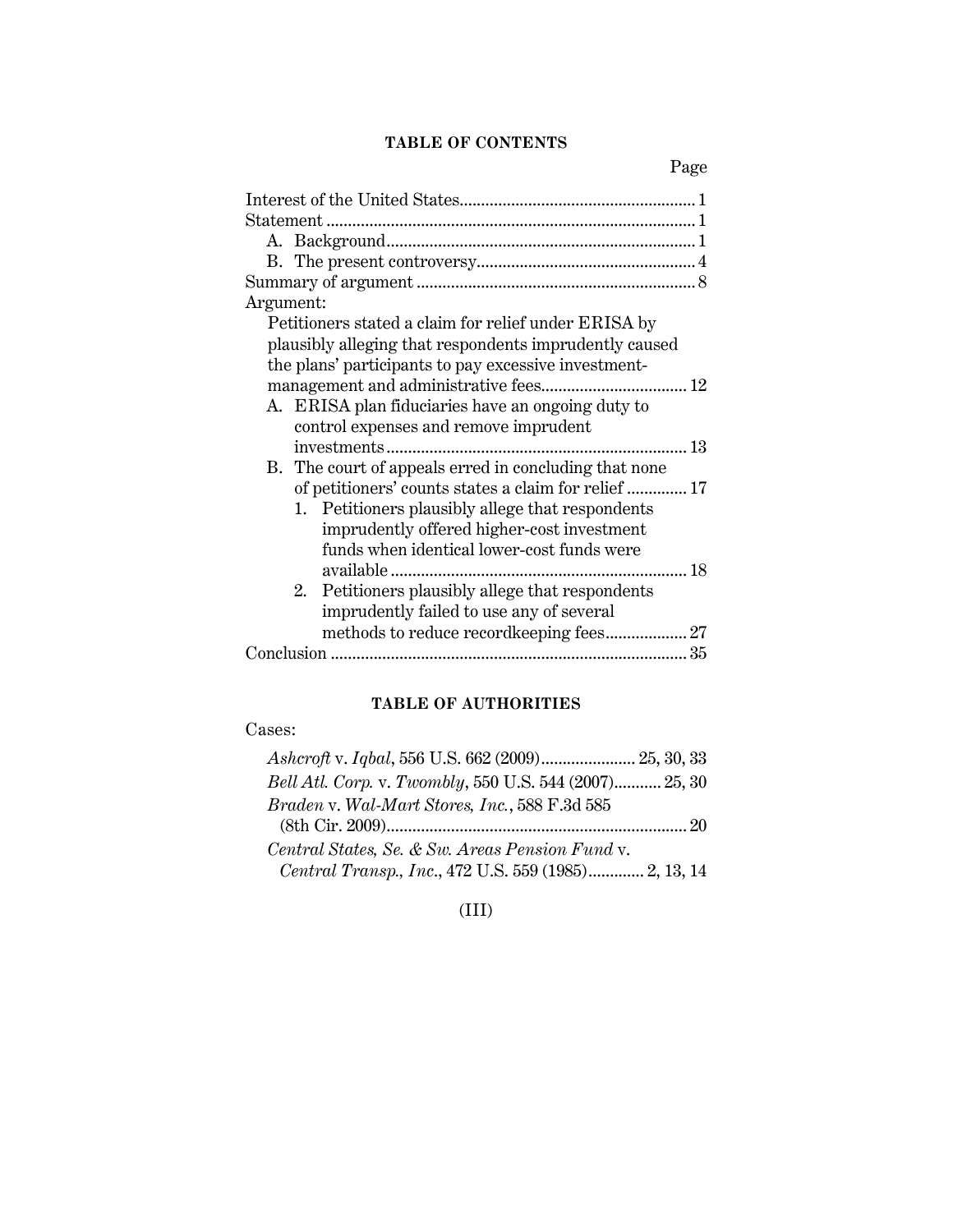| Cases—Continued:                                                                             | Page |
|----------------------------------------------------------------------------------------------|------|
| Davis v. Washington Univ. in St. Louis,                                                      |      |
| Dura Pharms., Inc. v. Broudo, 544 U.S. 336 (2005)  26                                        |      |
| Fifth Third Bancorp v. Dudenhoeffer,                                                         |      |
|                                                                                              |      |
| Howell v. Motorola, Inc., 633 F.3d 552 (7th Cir.),                                           |      |
|                                                                                              |      |
| Jones v. Harris Assocs. L. P., 559 U.S. 335 (2010)  30, 31                                   |      |
| Massachusetts Mut. Life Ins. Co. v. Russell,                                                 |      |
|                                                                                              |      |
| Pension Benefit Guar. Corp. ex rel. St. Vincent                                              |      |
| Catholic Med. Ctrs. Ret. Plan v. Morgan Stanley                                              |      |
| Inv. Mgmt. Inc., 712 F.3d 705                                                                |      |
|                                                                                              |      |
| Pfeil v. State St. Bank & Trust Co., 671 F.3d 585                                            |      |
| (6th Cir.), cert. denied, 568 U.S. 1063 (2012),<br>abrogated on other grounds by Fifth Third |      |
| Bancorp v. Dudenhoeffer, 573 U.S. 409 (2014) 23                                              |      |
| Sacerdote v. New York Univ., No. 18-2707,                                                    |      |
| 2021 WL 3610355 (2d Cir. Aug. 16, 2021) 19, 23, 24                                           |      |
| Sweda v. University of Pa.,                                                                  |      |
| 923 F.3d 320 (3d Cir. 2019),                                                                 |      |
| cert. denied, 140 S. Ct. 2565 (2020)  20, 23, 30                                             |      |
| Tibble v. Edison Int'l:                                                                      |      |
|                                                                                              |      |
|                                                                                              |      |
|                                                                                              |      |
| Tussey v. ABB, Inc., 746 F.3d 327 (8th Cir.),                                                |      |
|                                                                                              |      |
| Varity Corp. v. Howe, 516 U.S. 489 (1996) 14                                                 |      |
| Young v. General Motors Inv. Mgmt. Corp.,                                                    |      |
|                                                                                              |      |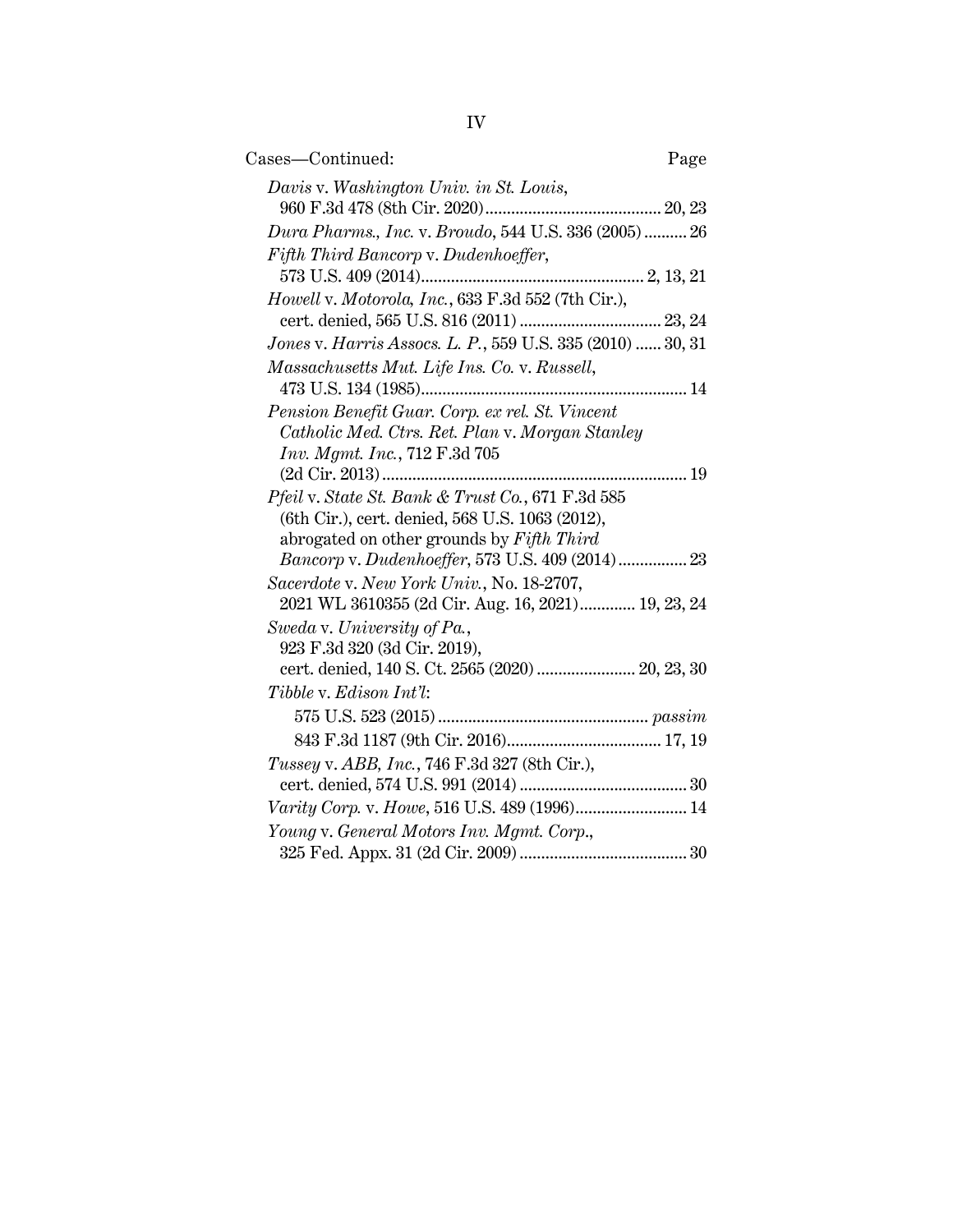| Statutes and regulations:                        | Page |
|--------------------------------------------------|------|
| Employee Retirement Income Security Act of 1974, |      |
|                                                  |      |
|                                                  |      |
|                                                  |      |
|                                                  |      |
|                                                  |      |
|                                                  |      |
|                                                  |      |
|                                                  |      |
|                                                  |      |
|                                                  |      |
|                                                  |      |
|                                                  |      |
|                                                  |      |
|                                                  |      |
|                                                  |      |
|                                                  |      |
|                                                  |      |
|                                                  |      |
| Investment Company Act of 1940,                  |      |
|                                                  |      |
|                                                  |      |
|                                                  |      |
| 29 C.F.R.:                                       |      |
|                                                  |      |
|                                                  |      |
| Miscellaneous:                                   |      |
| Employee Benefits Sec. Admin.,                   |      |
| U.S. Dep't of Labor:                             |      |
| A Look at $401(k)$ Plan Fees (Sept. 2019),       |      |
|                                                  |      |

 $\rm V$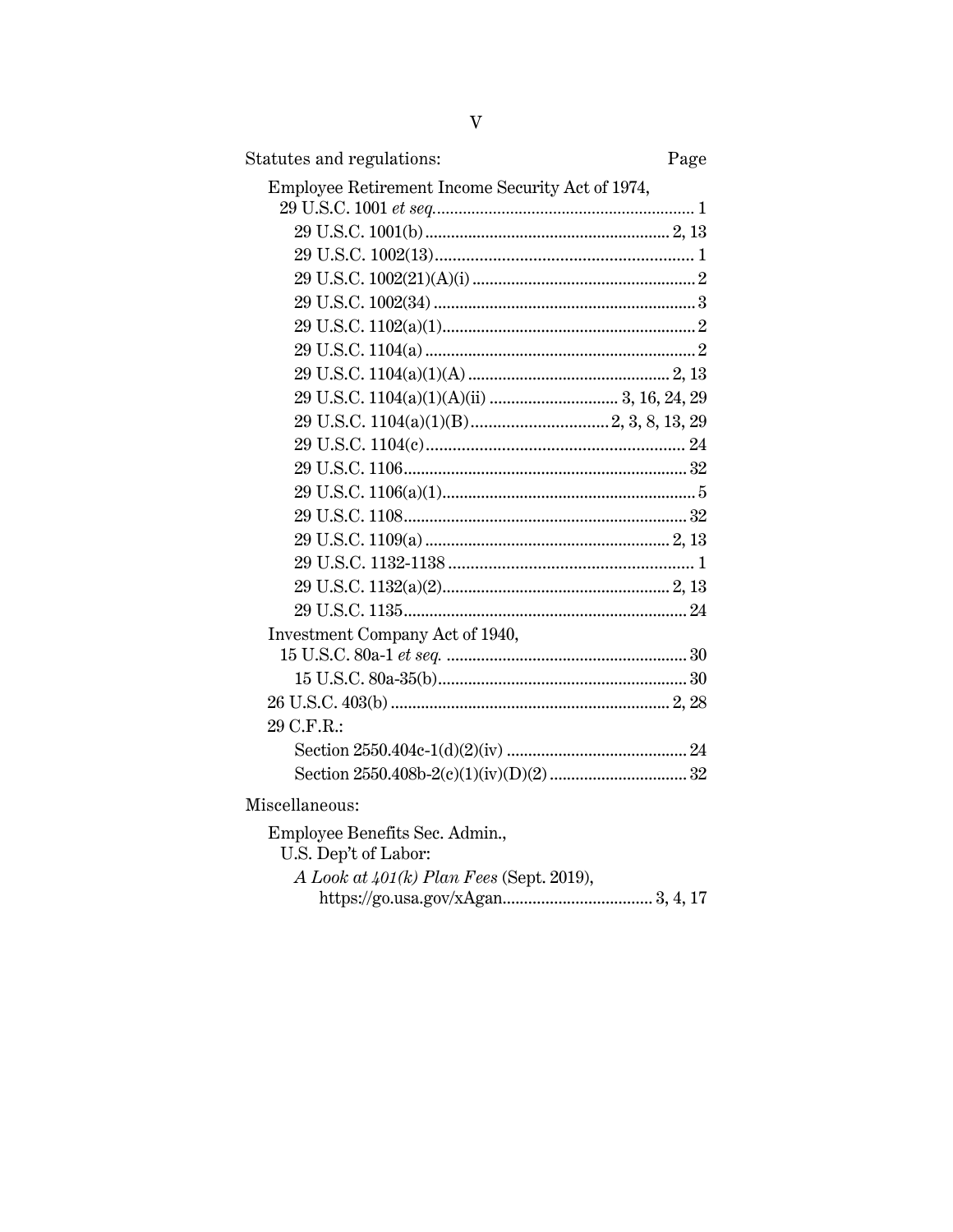| Miscellaneous-Continued:                                                                           | Page |
|----------------------------------------------------------------------------------------------------|------|
| Meeting Your Fiduciary Responsibilities<br>(Sept. 2020), https://go.usa.gov/xARbV 17               |      |
| <b>Understanding Retirement Plan Fees</b>                                                          |      |
| and Expenses (Dec. 2011),                                                                          |      |
| What You Should Know About Your                                                                    |      |
| Retirement Plan (Sept. 2020),                                                                      |      |
|                                                                                                    |      |
| The Law of Trusts and Trustees:                                                                    |      |
| Susan N. Gary, George Gleason Bogert & George                                                      |      |
| Taylor Bogert, Secs. 511-550 (3d ed. 2019) 14                                                      |      |
| Amy Morris Hess, George Gleason Bogert &                                                           |      |
| George Taylor Bogert, Secs. 611-670                                                                |      |
|                                                                                                    |      |
| Amy Morris Hess. George Gleason Bogert &                                                           |      |
| George Taylor Bogert, Secs. 671-750                                                                |      |
|                                                                                                    |      |
| Reasonable Contract or Arrangement Under Section<br>$408(b)(2)$ —Fee Disclosure, 77 Fed. Reg. 5632 |      |
|                                                                                                    |      |
| Restatement (Second) of the Law of Trusts (1959) 14                                                |      |
| Restatement (Third) of the Law of Trusts:                                                          |      |
|                                                                                                    |      |
|                                                                                                    |      |
| Austin Wakeman Scott et al., Scott and Ascher on                                                   |      |
| Trusts (5th ed. 2007):                                                                             |      |
|                                                                                                    |      |
|                                                                                                    |      |
| Uniform Prudent Investor Act (1994),                                                               |      |
| 7B U.L.A. 1 (2018):                                                                                |      |
|                                                                                                    |      |
|                                                                                                    |      |

VI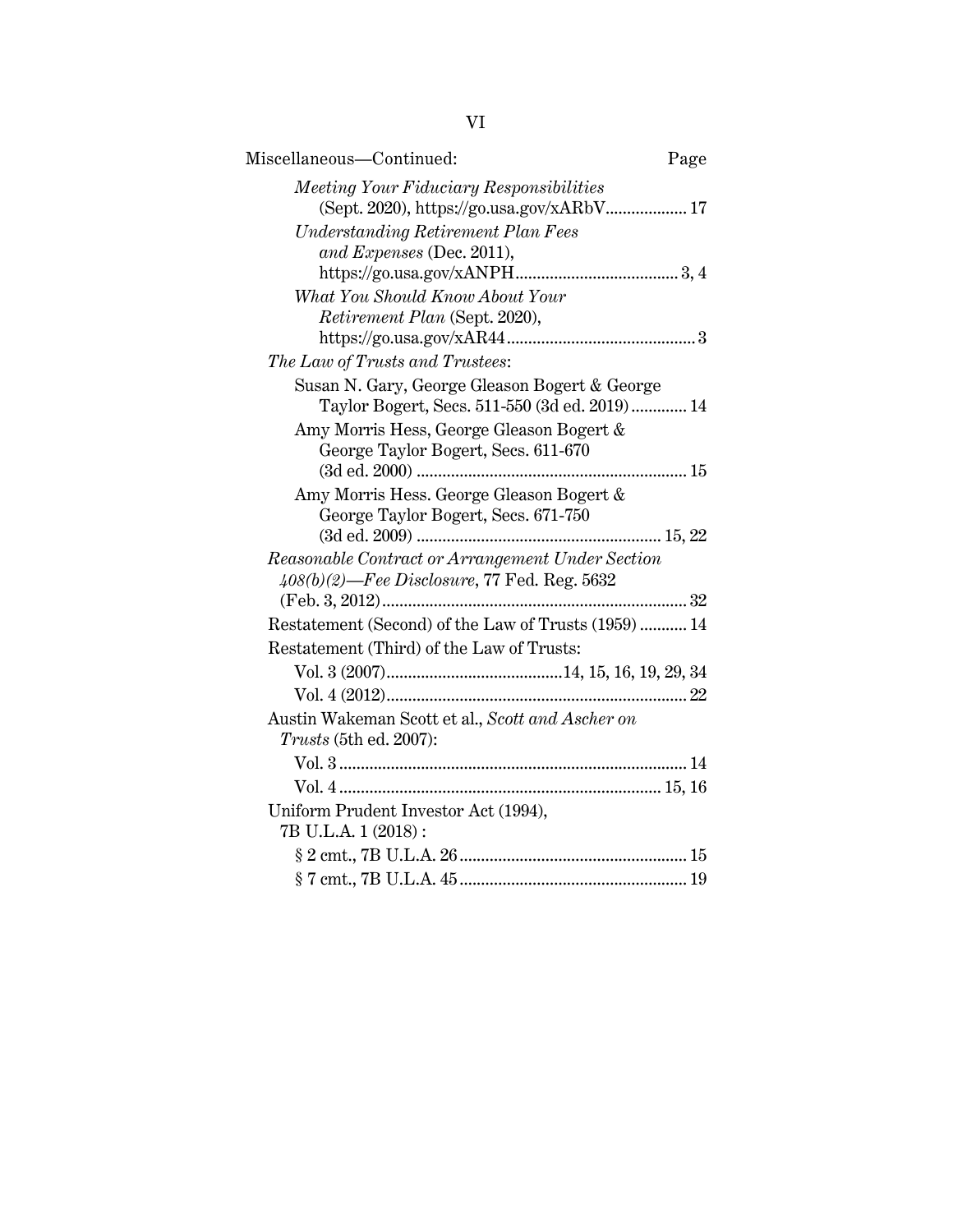# In the Supreme Court of the United States

No. 19-1401

APRIL HUGHES, ET AL., PETITIONERS

*v.*

NORTHWESTERN UNIVERSITY, ET AL.

*ON WRIT OF CERTIORARI TO THE UNITED STATES COURT OF APPEALS FOR THE SEVENTH CIRCUIT*

#### **BRIEF FOR THE UNITED STATES AS AMICUS CURIAE SUPPORTING PETITIONERS**

#### **INTEREST OF THE UNITED STATES**

This case concerns whether petitioners have stated a claim for breach of fiduciary duty under the Employee Retirement Income Security Act of 1974 (ERISA), 29 U.S.C. 1001 *et seq.* The Secretary of Labor has primary authority for administering ERISA. See 29 U.S.C. 1002(13), 1132-1138. The United States therefore has a substantial interest in the proper interpretation of the statute. At the Court's invitation, the United States filed a brief as amicus curiae at the petition stage of this case.

#### **STATEMENT**

## **A. Background**

1. ERISA "protect[s] \* \* \* the interests of participants in employee benefit plans and their beneficiaries" by "establishing standards of conduct, responsibility,

## (1)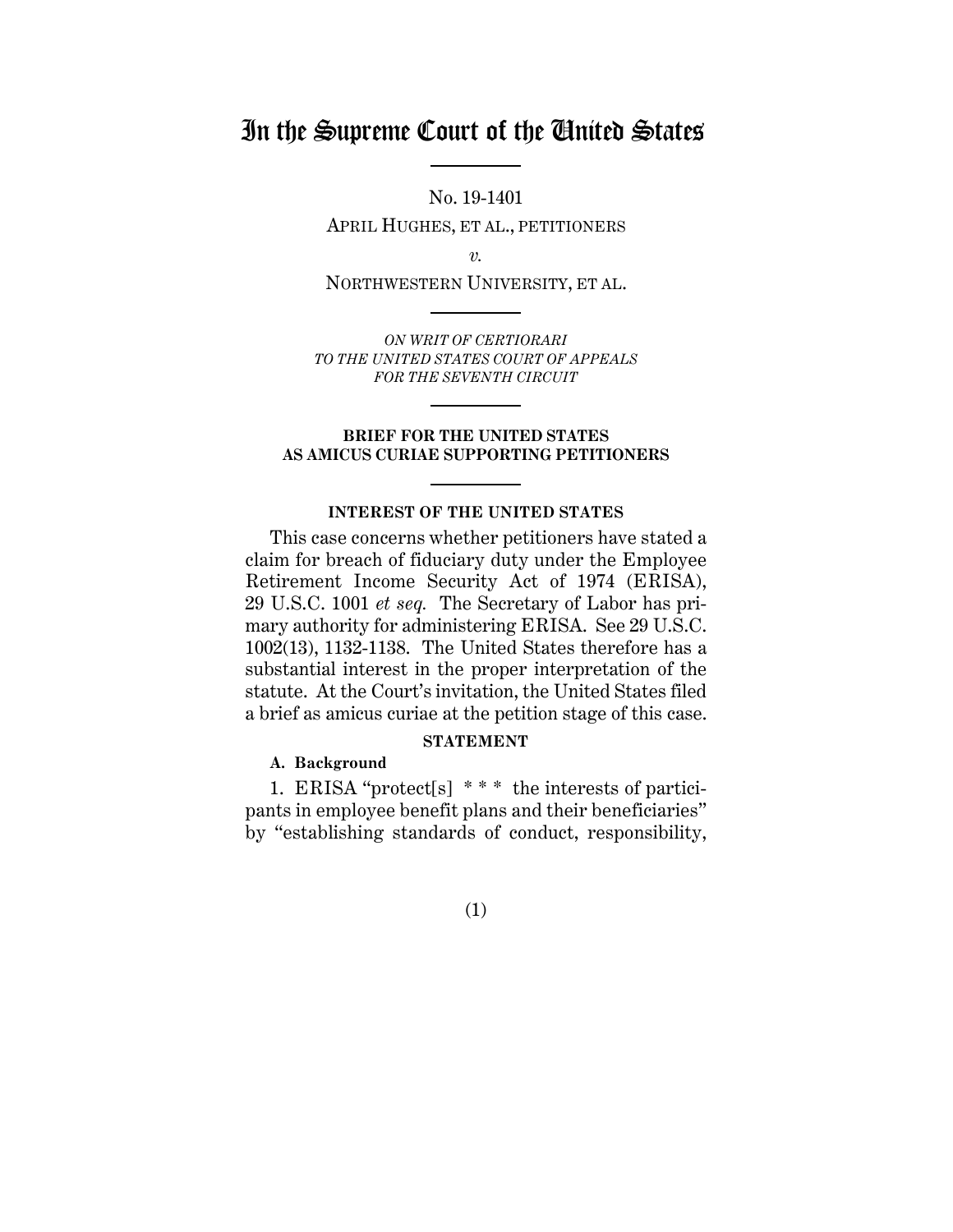and obligation for fiduciaries of employee benefit plans, and by providing for appropriate remedies, sanctions, and ready access to the Federal courts." 29 U.S.C. 1001(b). Every ERISA plan must have at least one named fiduciary with authority to control and manage the operation and administration of the plan. 29 U.S.C.  $1102(a)(1)$ . In addition, anyone who exercises discretionary authority or control respecting plan management, or any authority or control respecting disposition of plan assets, is a fiduciary. 29 U.S.C. 1002(21)(A)(i).

ERISA subjects plan fiduciaries to certain fiduciary duties derived from the common law of trusts. See 29 U.S.C. 1104(a); *Central States, Se. & Sw. Areas Pension Fund* v. *Central Transp., Inc*., 472 U.S. 559, 570 (1985). For example, plan fiduciaries must act "solely in the interest of the participants and beneficiaries" and "for the exclusive purpose" of "providing benefits" and "defraying reasonable [plan] expenses." 29 U.S.C. 1104(a)(1)(A). Most relevant here, ERISA's duty of prudence requires fiduciaries to act "with the care, skill, prudence, and diligence under the circumstances then prevailing that a prudent man acting in a like capacity and familiar with such matters would use in the conduct of an enterprise of a like character and with like aims." 29 U.S.C. 1104(a)(1)(B); see *Fifth Third Bancorp* v. *Dudenhoeffer*, 573 U.S. 409, 412, 415 (2014). A plan participant or beneficiary may sue on behalf of the plan to remedy a breach of fiduciary duty, 29 U.S.C. 1132(a)(2), and plan fiduciaries are personally liable for such breaches, 29 U.S.C. 1109(a).

This case involves two ERISA-governed definedcontribution plans whose tax treatment is determined by 26 U.S.C. 403(b), which applies to certain tax-exempt organizations. Pet. App. 27a. In a defined-contribution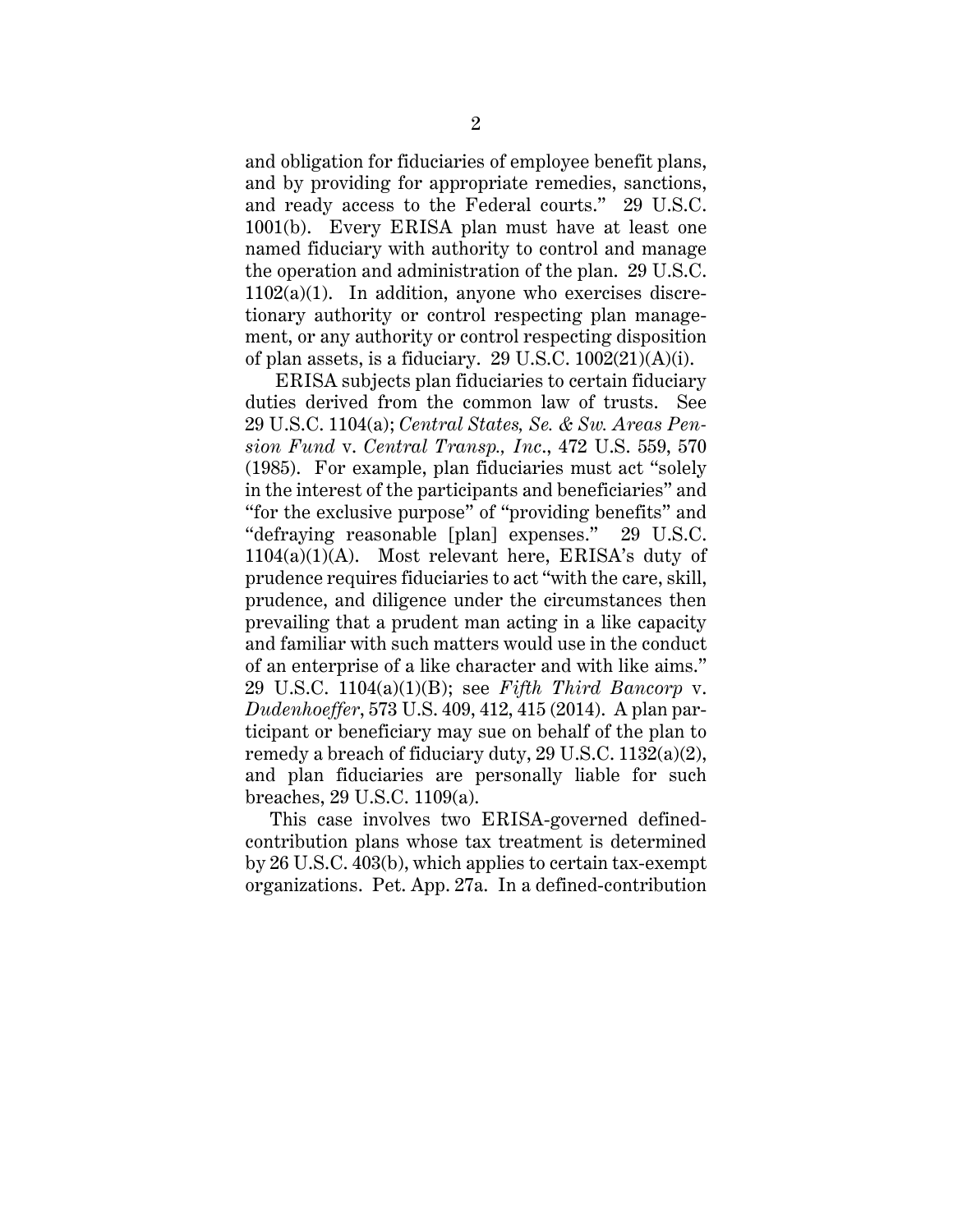plan (of which Section 401(k) plans are another type), participants maintain individual investment accounts, the value of which "is determined by the market performance of employee and employer contributions, less expenses." *Tibble* v. *Edison Int'l*, 575 U.S. 523, 525 (2015); see 29 U.S.C. 1002(34). Fiduciaries of definedcontribution plans are responsible for assembling a menu of investment options, and plan participants then choose their investments from that menu. See Employee Benefits Sec. Admin., U.S. Dep't of Labor, *What You Should Know About Your Retirement Plan* 3, 25 (Sept. 2020), https://go.usa.gov/xAR44. Fiduciaries also hire administrative-service providers for the plan. See *id.* at 27.

2. ERISA plan fiduciaries are also responsible for monitoring and controlling the fees and expenses that are paid by plan participants for investing in the plan. See 29 U.S.C.  $1104(a)(1)(A)(ii)$  and (B); Employee Benefits Sec. Admin., U.S. Dep't of Labor, *A Look at 401(k) Plan Fees* 2 (Sept. 2019), https://go.usa.gov/xAgan. Two types of expenses are relevant here: fees for management of plan investments and for administrative "recordkeeping" services. See Pet. App. 30a-34a.

Management fees are charged by the investment providers whose investment funds (*e.g.*, mutual funds or annuities) populate a plan's investment menu, in exchange for investing plan participants' assets according to the terms of each fund. See Employee Benefits Sec. Admin., U.S. Dep't of Labor, *Understanding Retirement Plan Fees and Expenses* 4 (Dec. 2011), https://go.usa.gov/xANPH. Recordkeeping fees typically cover the cost of tracking the individual accounts for each plan participant and providing plan and account information to participants—such as quarterly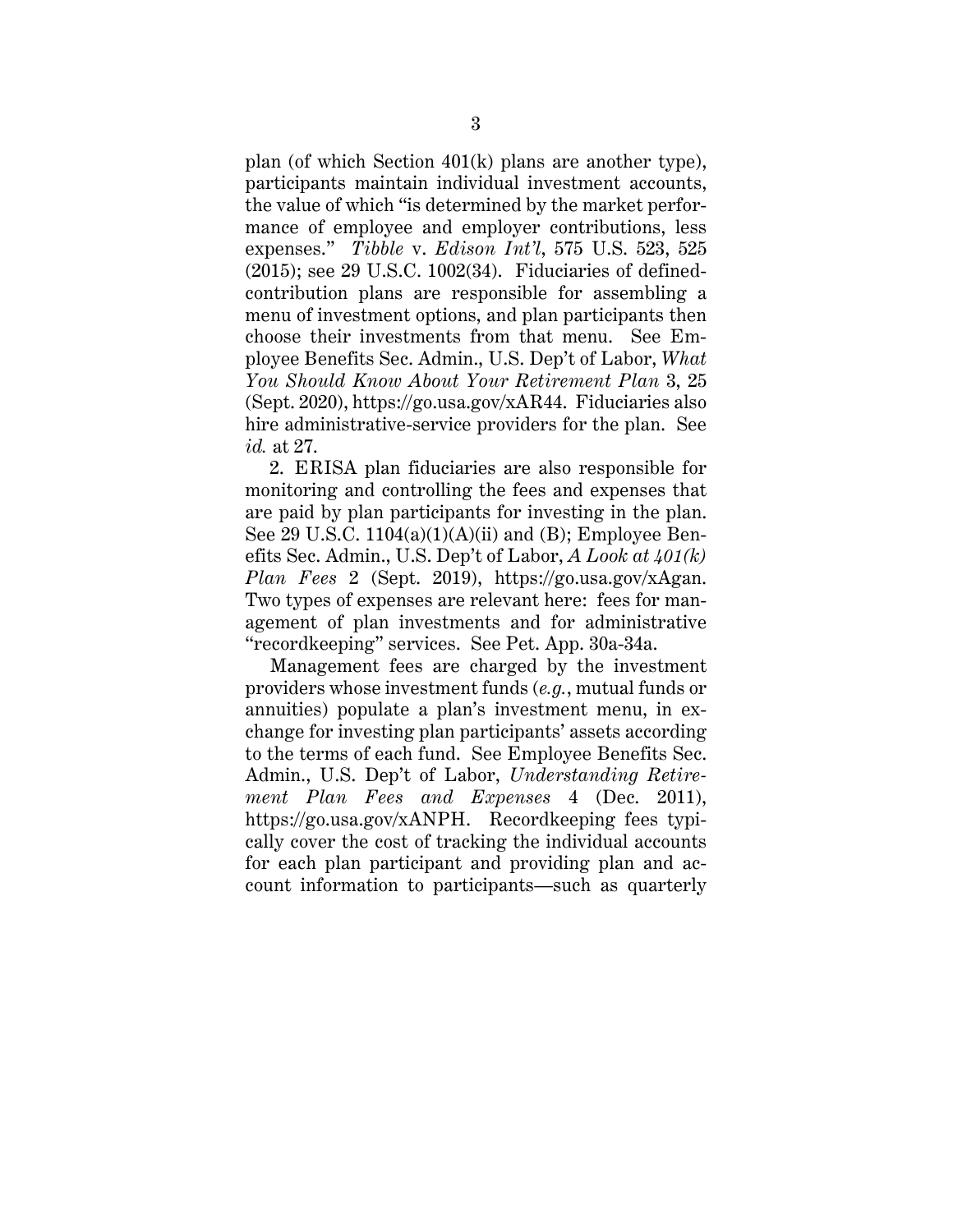statements and a website where participants can monitor their accounts. See *id.* at 3. Recordkeeping services may be provided by the same investment providers whose investment funds are offered in the plan, or by a third party. See *ibid.*

The fees associated with a particular investment fund are often assessed as an "expense ratio," *i.e.*, a percentage of the assets invested in the fund. See *Understanding Retirement Plan Fees and Expenses* 4. For mutual funds specifically, some investment providers offer different share classes of the same fund, including a "retail" share class available to all investors and an "institutional" share class available only to large investors, which typically carries a lower expense ratio. See, *e.g.*, *A Look at 401(k) Plan Fees* 8 ("Plans with more total assets may be able to lower fees by using special funds or classes of stock in funds, which generally are sold to larger group investors."). The expense ratio may include fees for recordkeeping services in addition to investment management, which is sometimes referred to as "revenue sharing." See *Understanding Retirement Plan Fees and Expenses* 3. Alternatively, recordkeeping fees may be assessed on a flat, perparticipant basis. See *ibid.*

#### **B. The Present Controversy**

1. Petitioners are employees of Northwestern University who participate in either or both of the two plans at issue here: the Northwestern University Retirement Plan and the Northwestern University Voluntary Savings Plan. Pet. App. 27a. Respondents are Northwestern University (the Plans' administrator and designated fiduciary), the Northwestern University Retirement Investment Committee, and certain university officials who have fiduciary duties. *Id.* at 27a-28a.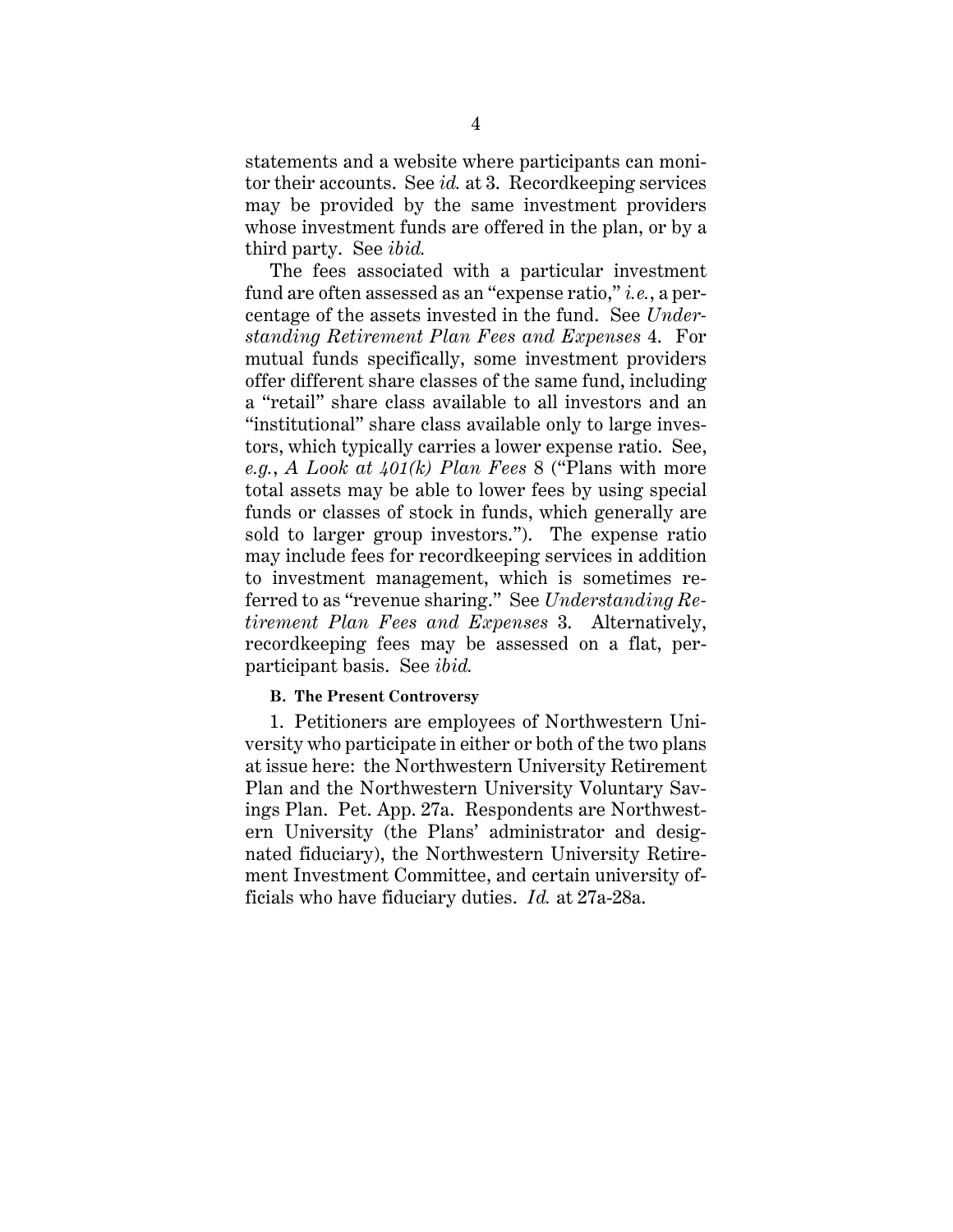The Plans allow participants to invest in mutual funds and annuity contracts selected by the fiduciaries. Pet. App. 27a, 29a-30a. Prior to October 2016, the Retirement Plan offered 242 investment options and the Voluntary Savings Plan offered 187, largely through the Teachers Insurance and Annuity Association of America and College Retirement Equities Fund (TIAA) and Fidelity Management Trust Company. *Id.* at 29a. By October 2016, the Plans reduced their investment offerings to about 40 options each. *Id.* at 3a-4a.

2. Petitioners filed the Amended Complaint in this case (the operative complaint) in December 2016. Pet. App. 2a n.4. As most relevant here, Counts III and V claim that respondents breached their duty of prudence under ERISA, both before and after reducing the Plans' investment offerings in October 2016, by failing to adequately monitor and control the Plans' recordkeeping fees, and by failing to remove from the Plans imprudent funds with excessive expense ratios. See J.A. 166, 171; see also Pet. App. 41a-42a, 44a. 1

Count III alleges that respondents imprudently obligated plan participants to pay excessive recordkeeping fees. See J.A. 165-168; see also J.A. 93-98. Petitioners allege that respondents unnecessarily retained both TIAA and Fidelity as recordkeepers, thereby failing to take advantage of economies of scale, J.A. 93-94, 167, and paid recordkeeping fees through revenue sharing

<sup>&</sup>lt;sup>1</sup> The Amended Complaint also claims that respondents agreed to an imprudent "bundled" services arrangement with TIAA, that respondents are liable for transactions prohibited by ERISA, 29 U.S.C. 1106(a)(1), and that certain respondents failed to monitor other fiduciaries. See Pet. App. 29a-30a, 38a, 45a-47a, 50a. Those counts were not the focus of the petition for a writ of certiorari. See Pet. 5-6 & n.1, 19-20.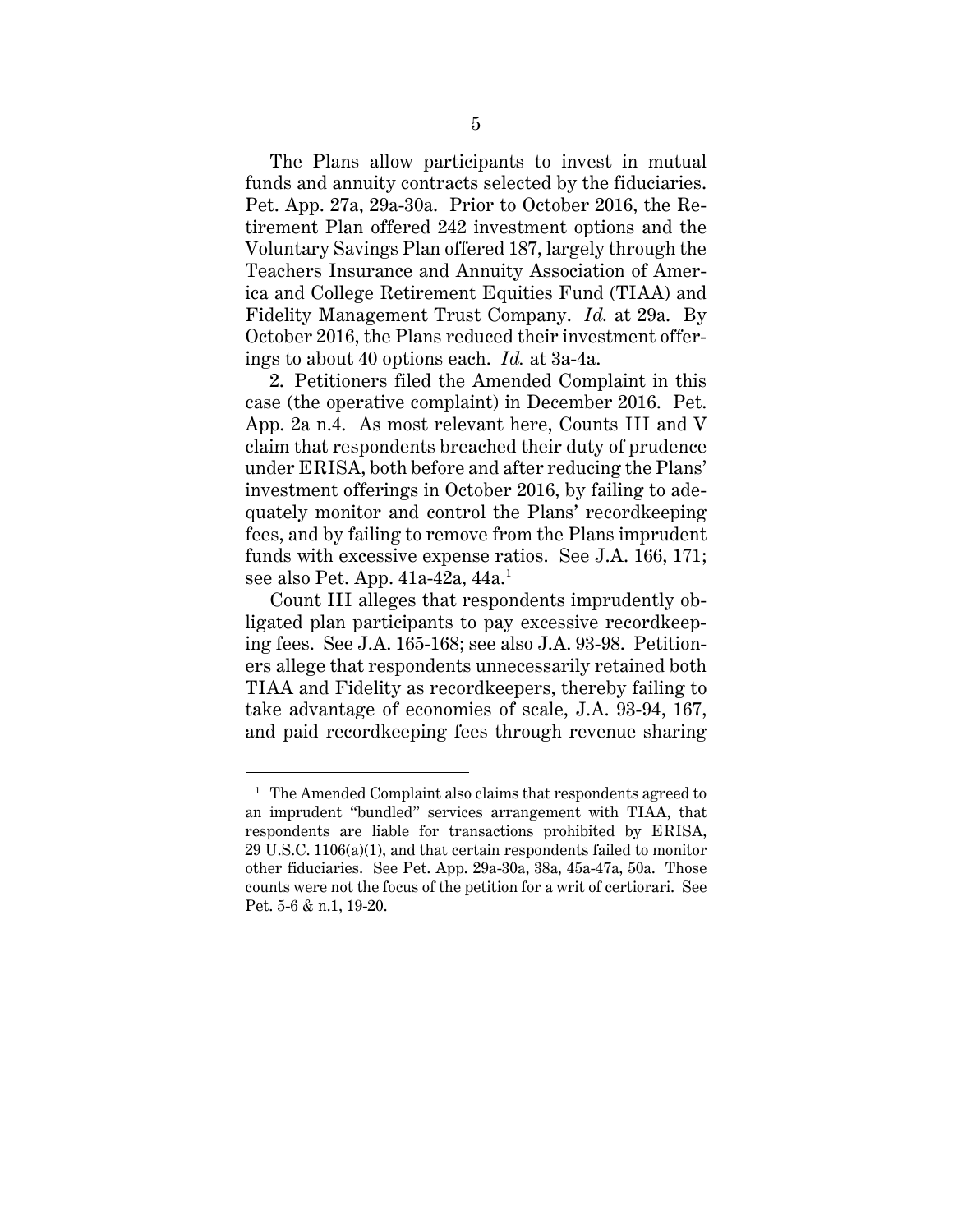as opposed to a flat per-participant fee, which increased recordkeeping fees as the Plans' assets grew "even though the services provided by the recordkeepers remained the same," J.A. 166. Petitioners further allege that respondents, unlike fiduciaries of "similarly situated [Section] 403(b) plan[s]," failed to monitor the Plans' recordkeeping fees to determine whether "those amounts were competitive or reasonable for the services provided," "failed to solicit bids from competing providers," and failed to "use the Plans' size" to negotiate lower recordkeeping fees. J.A. 166-167.

Count V alleges that respondents included in the Plans a number of imprudent investment options with excessive management fees and weak investment performance. See J.A. 169-173; see also J.A. 98-117. In particular, petitioners allege that respondents offered 129 retail-class mutual funds in the Plans even though identical institutional-class mutual funds were available to the Plans based on their "jumbo" size, and even though those institutional-class funds differed only in their lower expense ratio. J.A. 171; see J.A. 99-117. Petitioners further allege that fiduciaries of other large defined-contribution plans have successfully negotiated with TIAA and Fidelity for institutional-class shares. J.A. 99-100.

3. The district court granted respondents' motion to dismiss the Amended Complaint for failure to state a claim upon which relief could be granted, and denied leave to file a second amended complaint. Pet. App. 26a-58a. The court of appeals affirmed. *Id.* at 1a-25a.

a. The court of appeals held that Count III, alleging excessive recordkeeping fees, failed as a matter of law because ERISA does not "require[]" paying recordkeeping fees through "a flat-fee structure" as opposed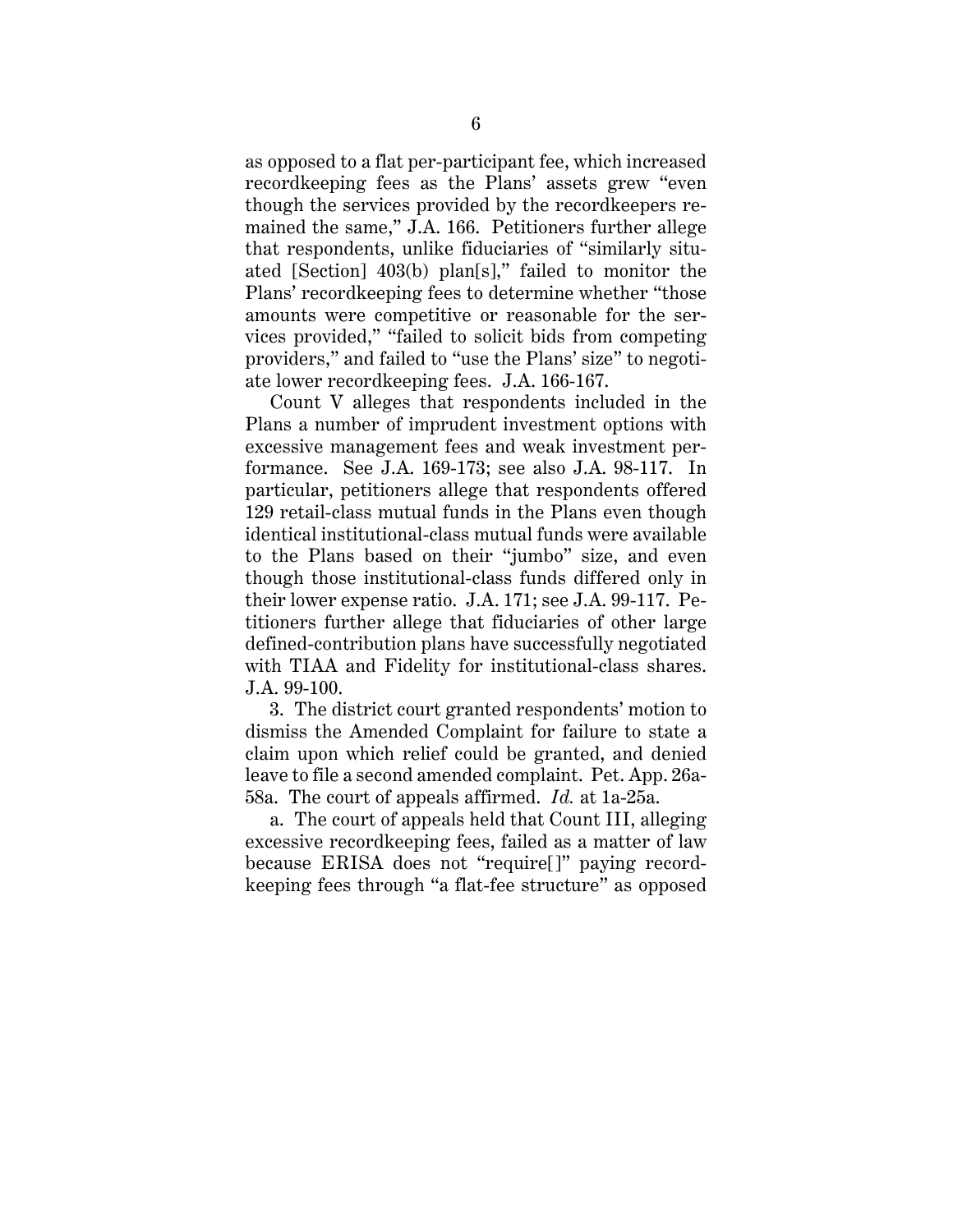to revenue sharing; "does not require a sole recordkeeper"; and did not require respondents "to search for a recordkeeper willing to take \$35 per year per participant"—the amount that petitioners alleged would have been a reasonable recordkeeping fee. Pet. App. 15a-18a. The court noted petitioners' allegations that using multiple recordkeepers and failing to solicit competitive bids "impose[d] higher costs on plan participants." *Id.* at 16a. But respondents had "explained it was prudent to have this arrangement so [the Plans] could continue offering" one particular TIAA investment option in which a number of plan participants were invested (the "Traditional Annuity"), given that TIAA had required the Plans, as a condition of offering the Traditional Annuity, to use TIAA as the recordkeeper for all TIAA funds. *Ibid.*; see *id.* at 13a-14a; see also J.A. 70.

The court also stated that respondents had not identified an "alternative recordkeeper that would have accepted" a lower fee than the one paid by the Plans while still providing the same level of service. Pet. App. 18a. The court expressed concern that the flat-fee structure favored by petitioners might "have the opposite effect of increasing administrative costs" for some plan participants. *Id.* at 15a. And "[a]t any rate," the court reasoned, "plan participants had options to keep the expense ratios (and, therefore, recordkeeping expenses) low," by choosing to "invest in various low-cost index funds." *Id.* at 18a n.10.

b. Regarding Count V, alleging that respondents offered imprudent investment funds with "'unnecessary'" management fees and inferior performance, the court of appeals stated that it "underst[ood]" petitioners' "clear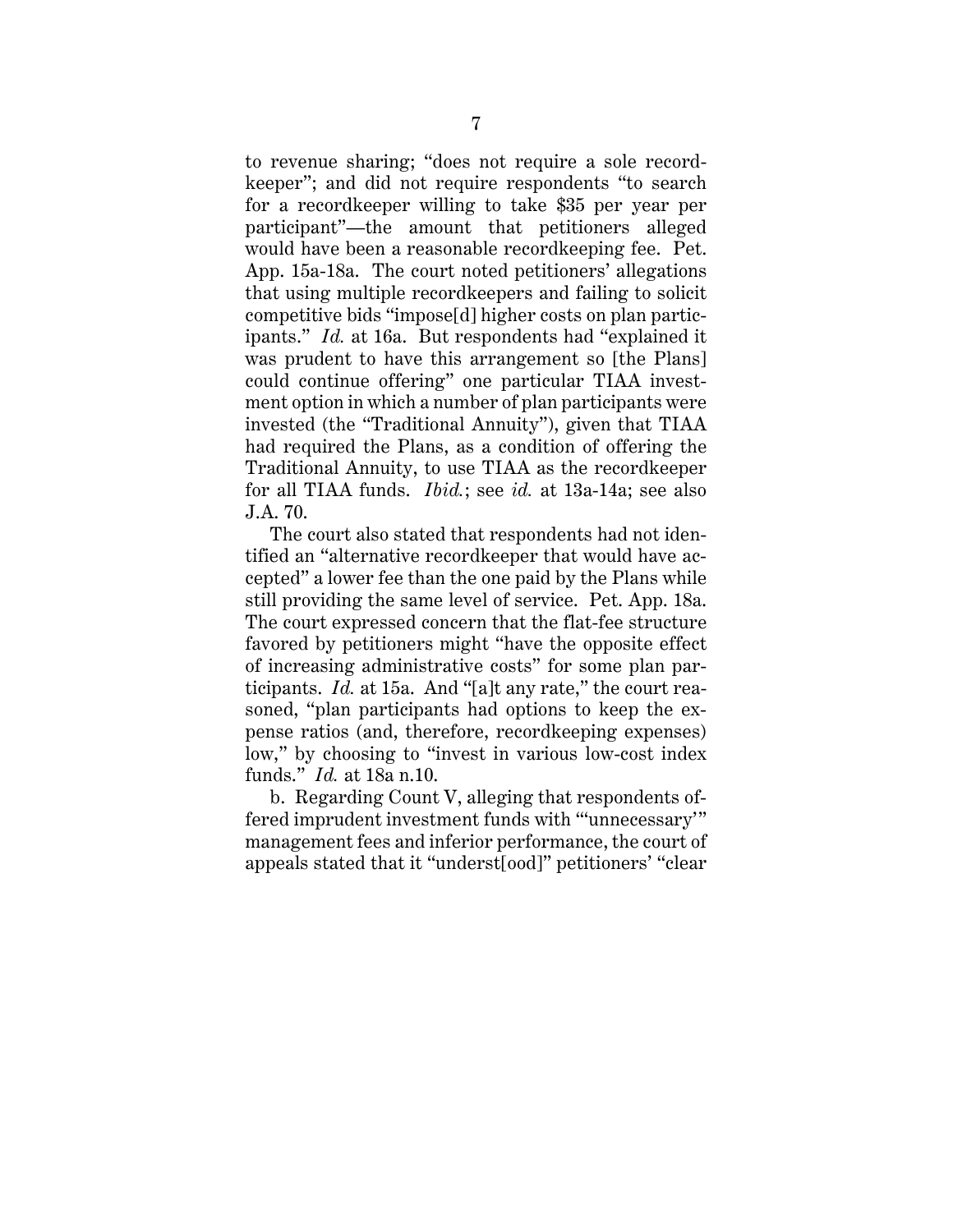preference for low-cost index funds" and "acknowledge[d] the industry may be trending in favor of these types of offerings." Pet. App. 19a (citation omitted). But the court found that those types of funds "*were and are* available" in the Plans, "eliminating any claim that plan participants were forced to stomach an unappetizing menu." *Ibid.* (citation omitted). The court declined to endorse what it termed "a blanket prohibition on retail share classes." *Ibid.* And it reasoned that petitioners' "claim of imprudence" was "ma[de] \* \* \* less plausible" by the fact that "[t]he plans here offered hundreds of [investment] options—over 400 combined" because "plans may generally offer a wide range of investment options and fees without breaching any fiduciary duty." *Id.* at 20a-21a.

c. Petitioners sought rehearing en banc, which the court of appeals denied. Pet. App. 59a-60a.

#### **SUMMARY OF ARGUMENT**

Petitioners have stated a claim for relief under ERISA by plausibly alleging that respondents imprudently caused the Plans' participants to pay excessive fees.

A. ERISA's "prudent man" standard, 29 U.S.C.  $1104(a)(1)(B)$ , was derived from the common law of trusts, and this Court therefore often looks to trust law to determine the contours of an ERISA fiduciary's duties. See *Tibble* v. *Edison Int'l*, 575 U.S. 523, 528-529 (2015). Trust law requires a prudent trustee making investment decisions for a trust to carefully compare available investment alternatives, to continuously monitor all trust investments and remove any imprudent ones, and to incur only costs that are reasonable. Controlling fees and other costs to an ERISA plan is im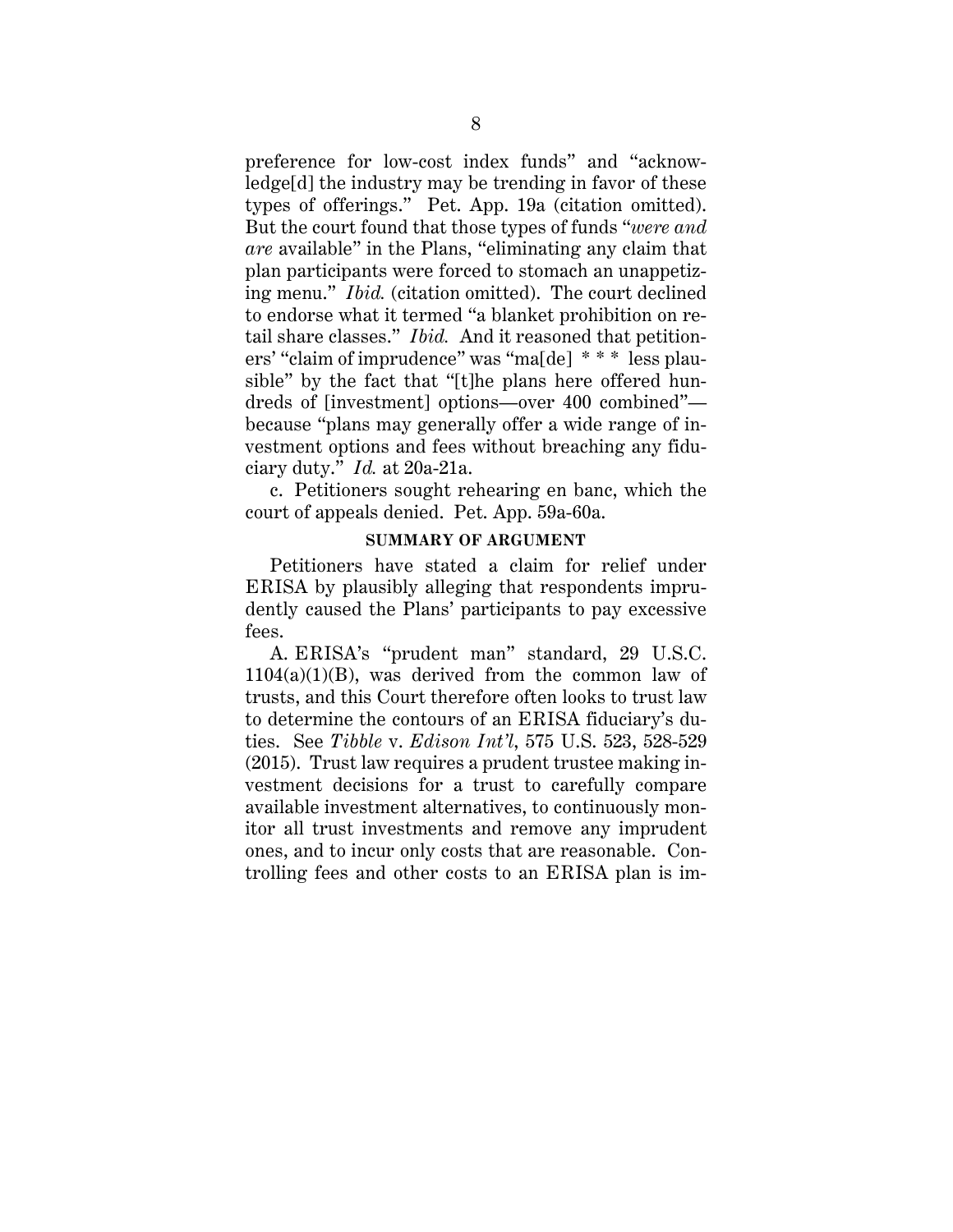portant, because even small differences in costs can significantly reduce the value of an employee's investment account at retirement.

B. Taking petitioners' factual allegations in the Amended Complaint as true at the pleading stage, they have stated at least two plausible claims for relief for breach of ERISA's duty of prudence.

1. In Count V, petitioners plausibly allege that respondents selected for the Plans more than 100 retailclass mutual funds with higher expense ratios instead of available institutional-class alternatives of the same funds that differed only in their lower costs. Petitioners further allege that those institutional-class shares were available to the Plans because of their large size, and that fiduciaries of comparable defined-contribution plans successfully negotiated with the Plans' same investment providers for institutional-class shares. If petitioners prove those allegations, then respondents breached ERISA's duty of prudence by offering highercost investments to the Plans' participants when respondents could have offered the same investment opportunities at a lower cost.

The court of appeals erred in concluding that petitioners' Count V did not state a claim for relief. The court principally held that, because the Plans included some funds of the type that petitioners favor—index funds with low fees—petitioners could not object to the Plans' inclusion of other funds with higher fees. That reasoning conflicts with this Court's recognition in *Tibble* that trust law imposes on trustees "a continuing duty to monitor trust investments and remove imprudent ones," and that this duty applies to "'*all* the investments of the trust." 575 U.S. at 529 (emphasis added; citation omitted). Trust law does not excuse trustees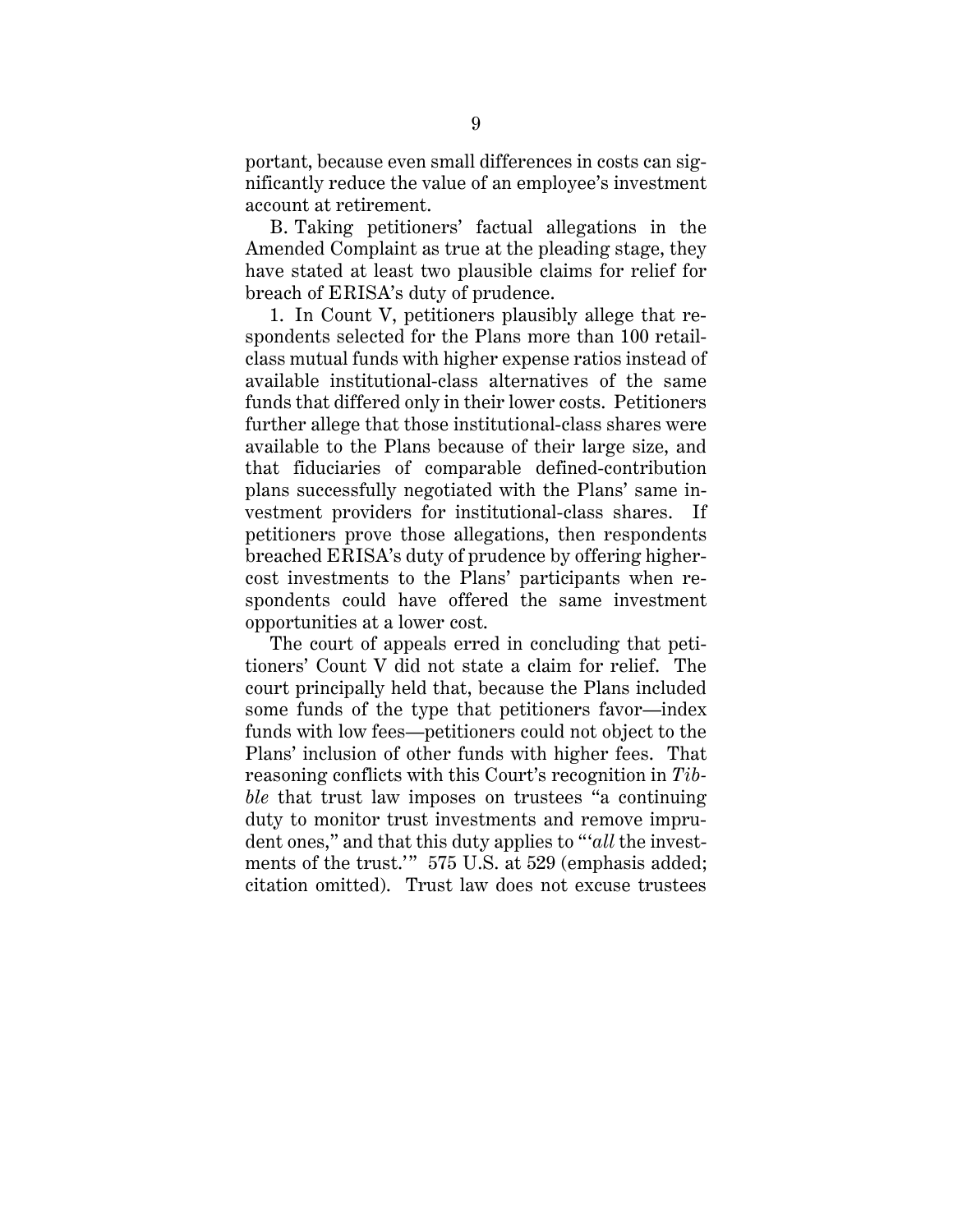from their obligation to identify and divest imprudent investments with unreasonably high fees on the ground that the trustees have offered some (or even many) other prudent investments with appropriate fees. Petitioners' retail-class-fund claim is not about reasonable tradeoffs between differently managed investments; petitioners allege that the retail-class funds selected by respondents were *identical* to those funds' institutionalclass counterparts except for their higher fees.

Respondents contend that the Amended Complaint did not adequately allege that institutional-class shares were available to the Plans, and did not include a claim based on allegedly imprudent retail-class shares. But the court of appeals rejected petitioners' Count V as a matter of law, not because petitioners' pleading was insufficiently detailed. In any event, petitioners pleaded facts about the Plans' size and the experience of other plans' fiduciaries to bolster their assertion that respondents could have obtained institutional-class shares if they had pursued them. Petitioners' allegations were sufficient to give respondents notice of their claims, as evidenced by the district court's observation that institutional-class shares were "a major theme in [the] complaint." Pet. App. 33a.

2. Petitioners also state a claim for relief in Count III by plausibly alleging that respondents caused the Plans' participants to pay excessive recordkeeping fees. Petitioners allege that respondents failed to employ any of several strategies used by fiduciaries of other defined-contribution plans to reduce their recordkeeping costs: Petitioners maintain that respondents failed to put the Plans' recordkeeping services out for competitive bidding; failed to take advantage of the Plans' size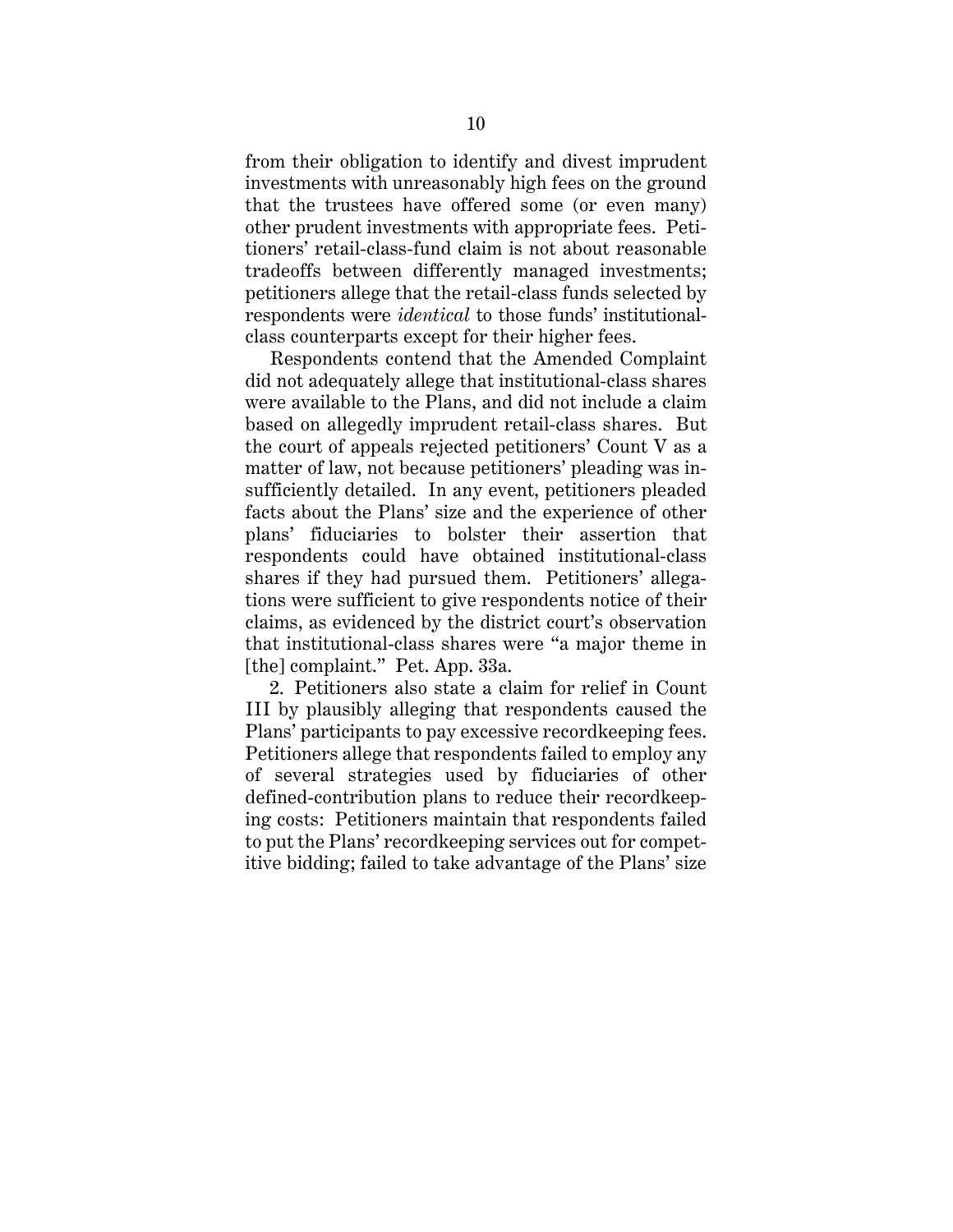to negotiate pricing rebates from existing recordkeepers; and failed to assess whether the Plans could have reduced costs by consolidating to a single recordkeeper. Those allegations, when considered together and taken as true at the pleading stage, support a plausible inference that respondents breached their duty of prudence by failing to monitor and control recordkeeping costs.

The court of appeals' reasons for affirming the dismissal of Count III were not persuasive. The court's observations that ERISA does not necessarily prohibit using multiple recordkeepers or paying for recordkeeping through revenue sharing, while true, do not refute petitioners' claim, which contends that respondents imprudently failed to monitor and limit recordkeeping costs, not that multiple recordkeepers or revenue sharing are imprudent per se.

The court of appeals next expressed doubt that the flat-fee recordkeeping arrangement favored by petitioners would benefit the Plans' participants, and it credited respondents' proffered justification for maintaining two recordkeepers. But that reasoning fails to take petitioners' allegations as true at the pleading stage and to draw all reasonable inferences in petitioners' favor. And in any event, the reasons offered by respondents in defense of their management choices would not explain why they did not seek competitive bids for recordkeeping or attempt to negotiate lower fees with their existing recordkeepers, as comparable ERISA plans' fiduciaries allegedly did.

Finally, the court of appeals reasoned that petitioners had options in the Plans to keep recordkeeping fees low. But here again that reasoning incorrectly suggests that ERISA plan fiduciaries can avoid liability for offering imprudent investments with unreasonably high fees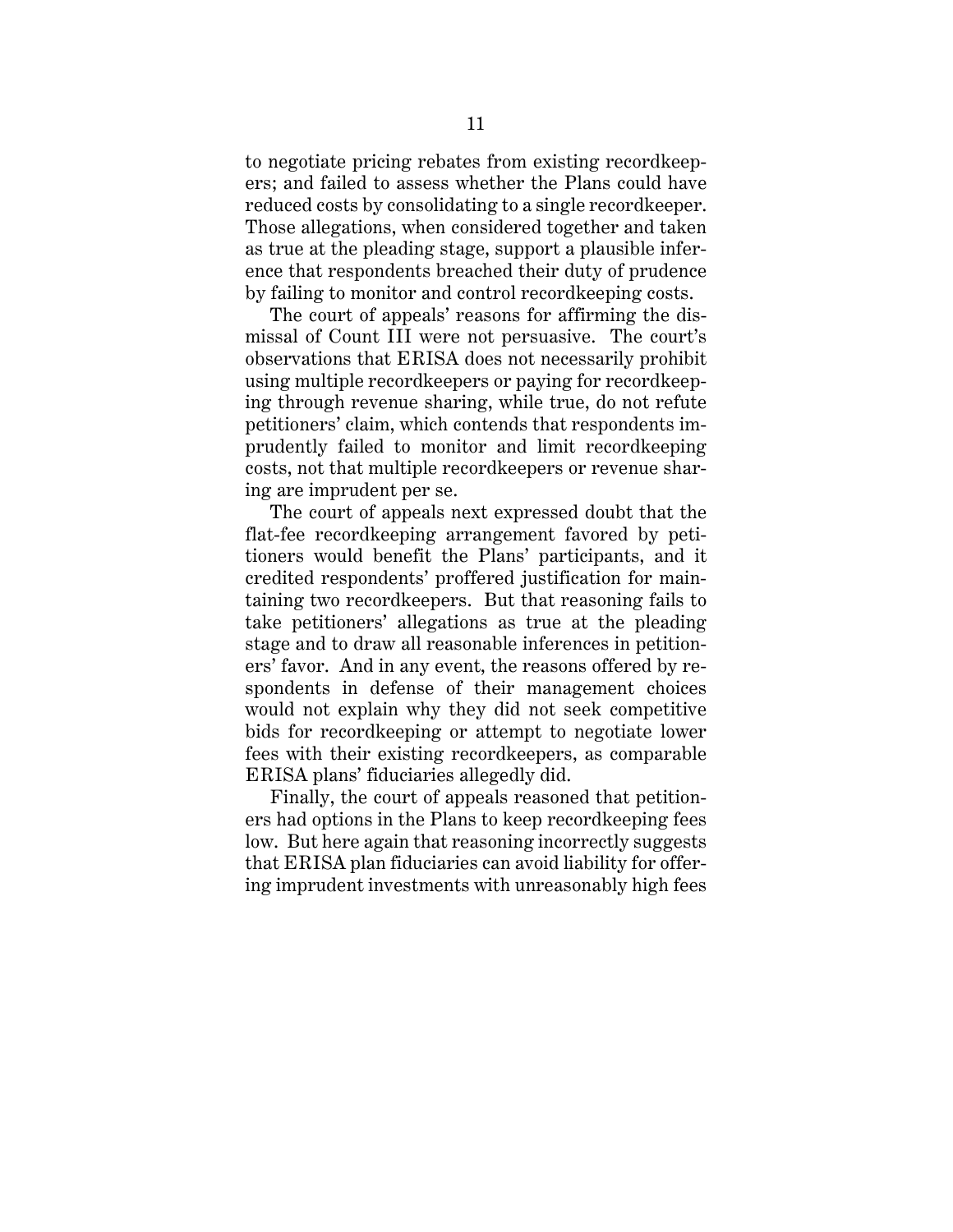by also offering prudent investments with reasonable fees. Fiduciaries may not shift onto plan participants the responsibility to identify and avoid imprudent investments.

#### **ARGUMENT**

# **PETITIONERS STATED A CLAIM FOR RELIEF UNDER ERISA BY PLAUSIBLY ALLEGING THAT RESPONDENTS IMPRUDENTLY CAUSED THE PLANS' PARTICIPANTS TO PAY EXCESSIVE INVESTMENT-MANAGEMENT AND ADMINISTRATIVE FEES**

Petitioners' Amended Complaint states at least two plausible claims for breach of ERISA's duty of prudence. Taking petitioners' factual allegations as true at the pleading stage, petitioners have shown that respondents caused the Plans' participants to pay excessive investment-management and administrative fees when respondents could have obtained substantially the same investment opportunities or services at a lower cost. Specifically, within Count V, petitioners plausibly allege that respondents selected retail-class investment funds for inclusion in the Plans even though identical institutional-class investment funds with lower fees were available to the Plans based on their size. In Count III, petitioners plausibly allege that respondents failed to monitor the Plans' cost of recordkeeping services and use any of several methods to reduce those costs. 2 The judgment below should be reversed, and the case remanded for further proceedings.

<sup>2</sup> The United States takes no position on petitioners' other allegations and claims.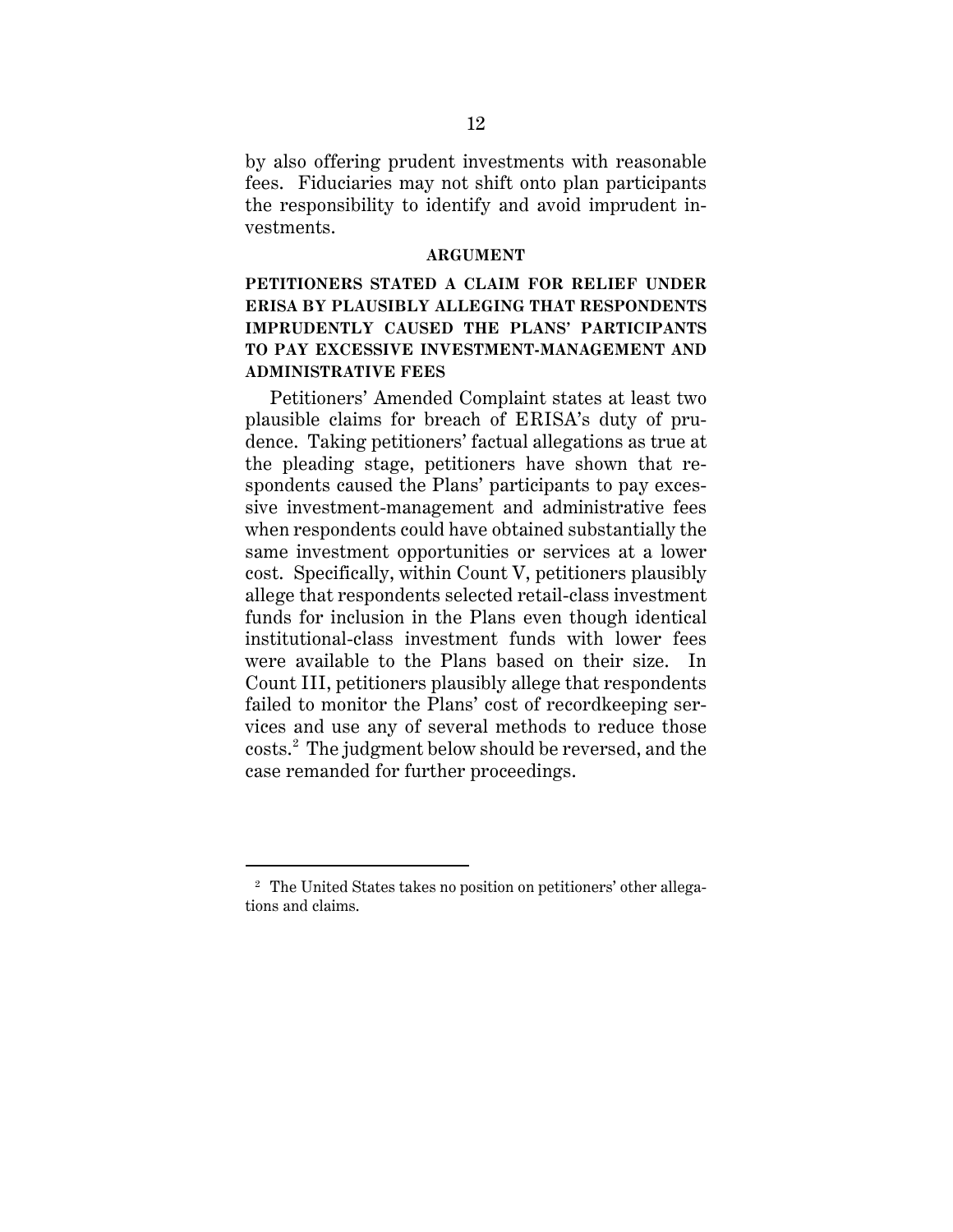#### **A. ERISA Plan Fiduciaries Have An Ongoing Duty To Control Expenses And Remove Imprudent Investments**

1. ERISA is designed to protect the interests of participants in employee benefit plans and their beneficiaries. 29 U.S.C. 1001(b). One way that it does so is by imposing certain trust-law duties on plan fiduciaries. ERISA's "strict standards of trustee conduct," *Central States, Se. & Sw. Areas Pension Fund* v. *Central Transp., Inc*., 472 U.S. 559, 570 (1985), require fiduciaries to act for the "exclusive purpose" of "providing benefits to participants and their beneficiaries" and "defraying reasonable expenses of administering the plan."  $29$  U.S.C.  $1104(a)(1)(A)$ . ERISA also imposes on fiduciaries "a standard of care." *Central States*, 472 U.S. at 570. Plan fiduciaries must discharge their responsibilities "with the care, skill, prudence, and diligence under the circumstances then prevailing that a prudent man acting in a like capacity and familiar with such matters" would use. 29 U.S.C.  $1104(a)(1)(B)$ . The "prudent person" standard is based not on a prudent layperson, but on a prudent investor who is "acting in a like capacity," is "familiar with such matters," and is making decisions for "an enterprise of a like character and with like aims." *Ibid.* In other words, ERISA holds plan fiduciaries to the standard of prudent "trustees who manage investments \* \* \* to secure [benefits] for the trust's beneficiaries." *Fifth Third Bancorp* v. *Dudenhoeffer*, 573 U.S. 409, 421 (2014).

ERISA authorizes plan participants, beneficiaries, and fiduciaries, as well as the Secretary of Labor, to sue for appropriate relief to remedy a breach of fiduciary duty. 29 U.S.C. 1132(a)(2). Fiduciaries who breach their duties are "personally liable" to the plan for losses resulting from the breach. 29 U.S.C. 1109(a). Recovery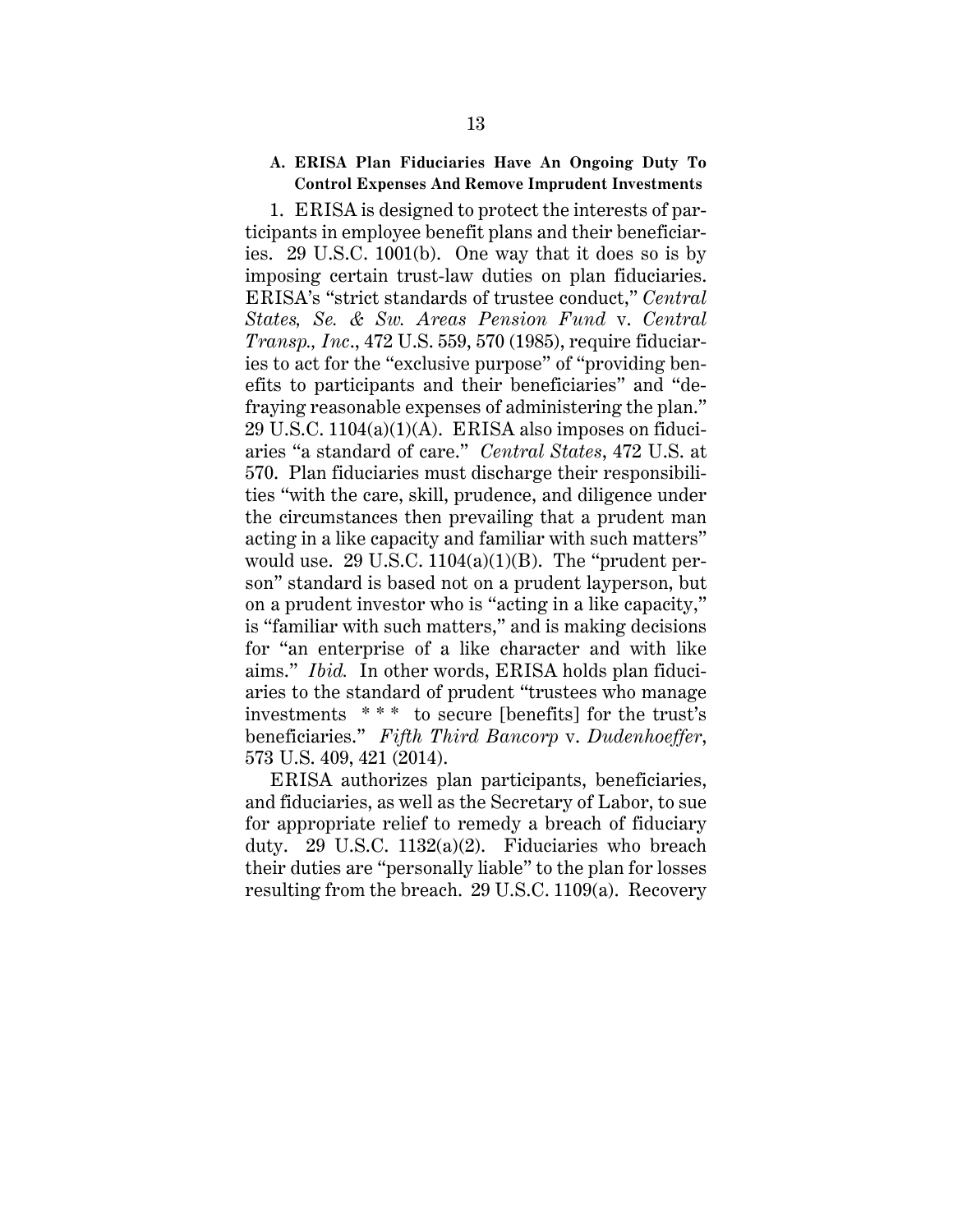for a breach of fiduciary duty "inures to the benefit of the plan." *Massachusetts Mut. Life Ins. Co.* v. *Russell*, 473 U.S. 134, 140 (1985). By placing fiduciary obligations on plan administrators and authorizing civil suits to remedy breaches of fiduciary duty, ERISA ensures that fiduciaries serve the interests of plan participants and beneficiaries, provide the benefits due under the plan, and pay only reasonable expenses. See *id.* at 142.

2. ERISA's fiduciary duties "draw much of their content from the common law of trusts." *Varity Corp.*  v. *Howe*, 516 U.S. 489, 496 (1996). In particular, ERISA's prudent-person standard of care was "derived from the common law of trusts." *Central States*, 472 U.S. at 570. This Court therefore often "look[s] to the law of trusts" to "determine[e] the contours of an ERISA fiduciary's duty." *Tibble* v. *Edison Int'l*, 575 U.S. 523, 528-529 (2015).

Like ERISA, trust law uses a "prudent person" standard to describe the level of care and skill required of a trustee. See 3 Restatement (Third) of the Law of Trusts § 77, at 81 (2007) (Third Restatement); Restatement (Second) of the Law of Trusts § 174, at 379 (1959). Under the common law's prudent person standard, "[a] trustee must \* \* \* exercise the care, skill, prudence, and diligence of an ordinarily prudent person engaged in similar business affairs and with objectives similar to those of the trust in question." Susan N. Gary, George Gleason Bogert & George Taylor Bogert, *The Law of Trusts and Trustees* § 541, at 254 (3d ed. 2019); see 3 Austin Wakeman Scott et al., *Scott and Ascher on Trusts* § 17.6, at 1205 (5th ed. 2007) (Scott).

When a trustee is making investment decisions, the trustee's conduct is judged using a "prudent investor" standard. Third Restatement § 90, at 292. The trustee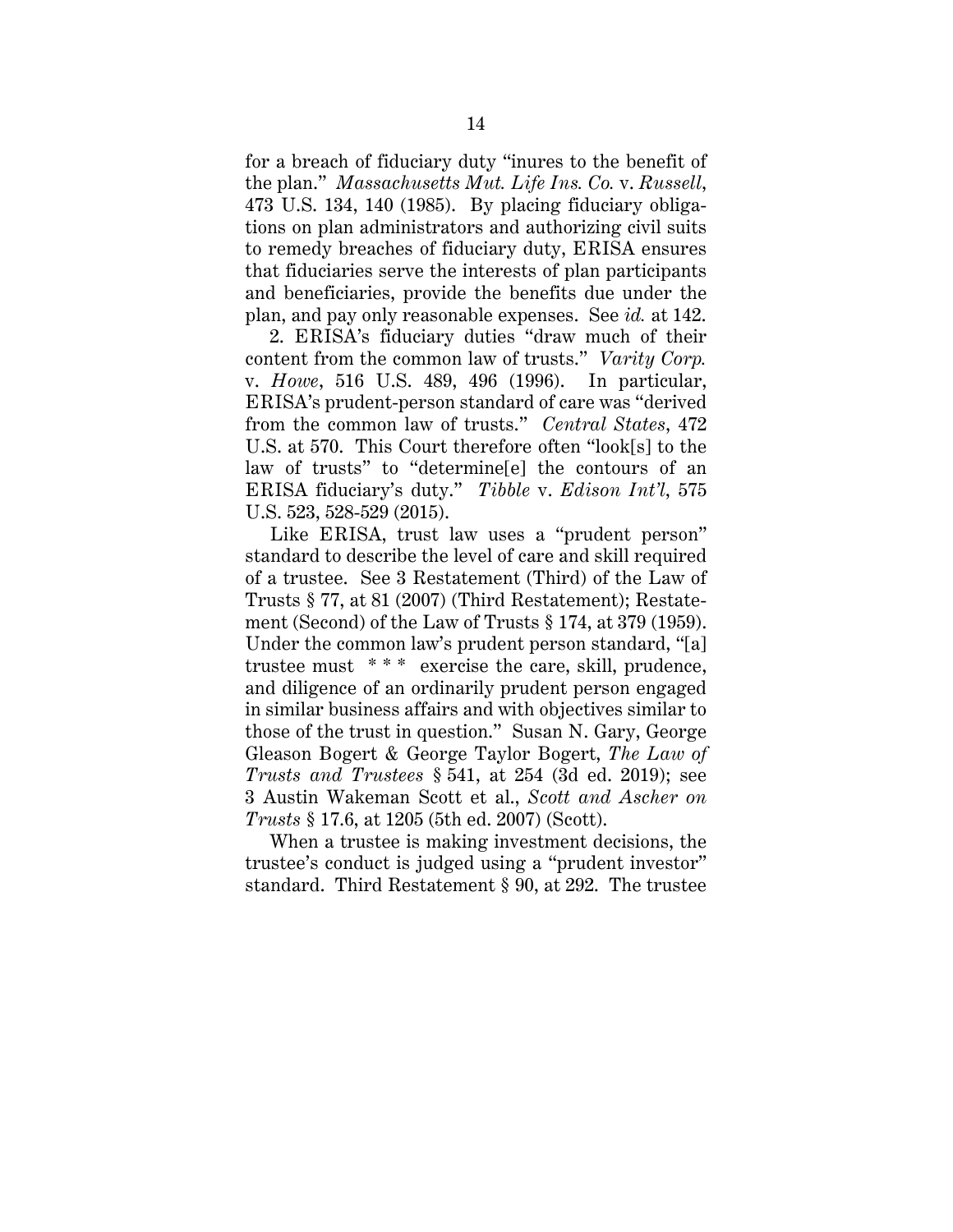must "invest and manage the funds of the trust as a prudent investor would, in light of the purposes, terms, distribution requirements, and other circumstances of the trust." *Ibid.*; see 4 Scott §§ 19.1, 19.1.25, at 1386, 1390- 1394 (noting that virtually every State has codified the "prudent investor" standard). Prudent investing "involves obtaining relevant information about such matters as the circumstances and requirements of the trust and its beneficiaries, the contents and resources of the trust estate, and the nature and characteristics of available investment alternatives." Third Restatement § 90 cmt. d, at 299. The trustee may seek the advice of "attorneys, bankers, brokers and others," but the trustee is ultimately responsible for investment decisions. 4 Scott § 19.1.3, at 1397 (noting the "duty to exercise the trustee's own judgment" even if the trustee receives advice from others); Amy Morris Hess, George Gleason Bogert & George Taylor Bogert, *The Law of Trusts and Trustees* § 612, at 34-35 (3d ed. 2000).

"[S]eparate and apart from the trustee's duty to exercise prudence in selecting investments at the outset," a trustee also "has a continuing duty" "[u]nder trust law" "to monitor trust investments and remove imprudent ones." *Tibble*, 575 U.S. at 529; see Third Restatement § 90 cmt. b, at 295 ("[A] trustee's duties apply not only in making investments but also in monitoring and reviewing investments."); Amy Morris Hess, George Gleason Bogert & George Taylor Bogert, *The Law of Trusts and Trustees* §§ 684, 685, at 145-148, 156-157 (3d ed. 2009) (Hess & Bogert); 4 Scott § 19.3.1, at 1439. In short, prudent "[m]anaging embraces monitoring." Uniform Prudent Investor Act § 2 cmt. (1994), 7B U.L.A. 26 (2018) (internal quotation marks omitted). This Court has therefore explained that an ERISA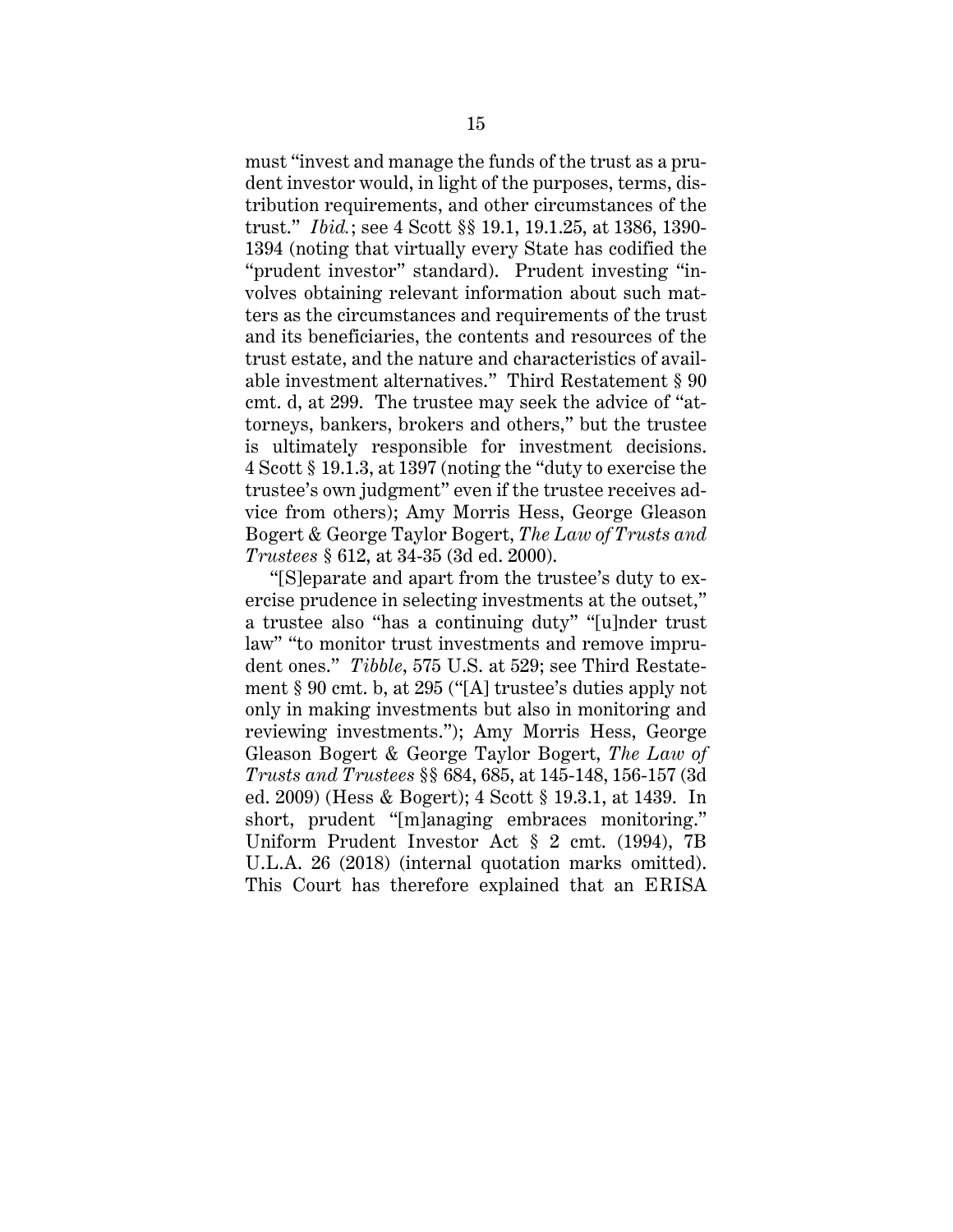plaintiff "may allege that a fiduciary breached the duty of prudence by failing to properly monitor investments and remove imprudent ones." *Tibble*, 575 U.S. at 530.

3. In the administration of an ERISA plan, just as in the administration of other trusts, a prudent trustee strives to minimize costs. A prudent trustee incurs "only costs that are reasonable in amount and appropriate to the investment responsibilities of the trusteeship." Third Restatement  $\S 90(c)(3)$ , at 293; 4 Scott § 19.1.2, at 1394 ("[T]he trustee must be cost-conscious \* \* \* in carrying out the trustee's investment duties."). Indeed, "[t]rustees, like other prudent investors, prefer (and, as fiduciaries, ordinarily have a duty to seek) the lowest level of risk and cost for a particular level of expected return." Third Restatement § 90 cmt. f(1), at 308. In the particular context of investment funds, trustees should pay "special attention" to "sales charges, compensation, and other costs" and should "make careful overall cost comparisons, particularly among similar products of a specific type being considered for a trust portfolio." *Id.* § 90 cmt. m, at 332.

The general trust-law duty to control costs is reinforced by ERISA's requirement that plan fiduciaries "defray[] *reasonable* expenses of administering the plan." 29 U.S.C.  $1104(a)(1)(A)(ii)$  (emphasis added). Limiting ERISA plan fees and expenses is important because they "can sometimes significantly reduce the value of an account in a defined-contribution plan." *Tibble*, 575 U.S. at 525. Even small differences in fees can have a significant impact over time in light of compounding: Overspending causes plan participants to "lose not only the money spent on higher fees, but also 'lost investment opportunity'; that is, the money that the portion of their investment spent on unnecessary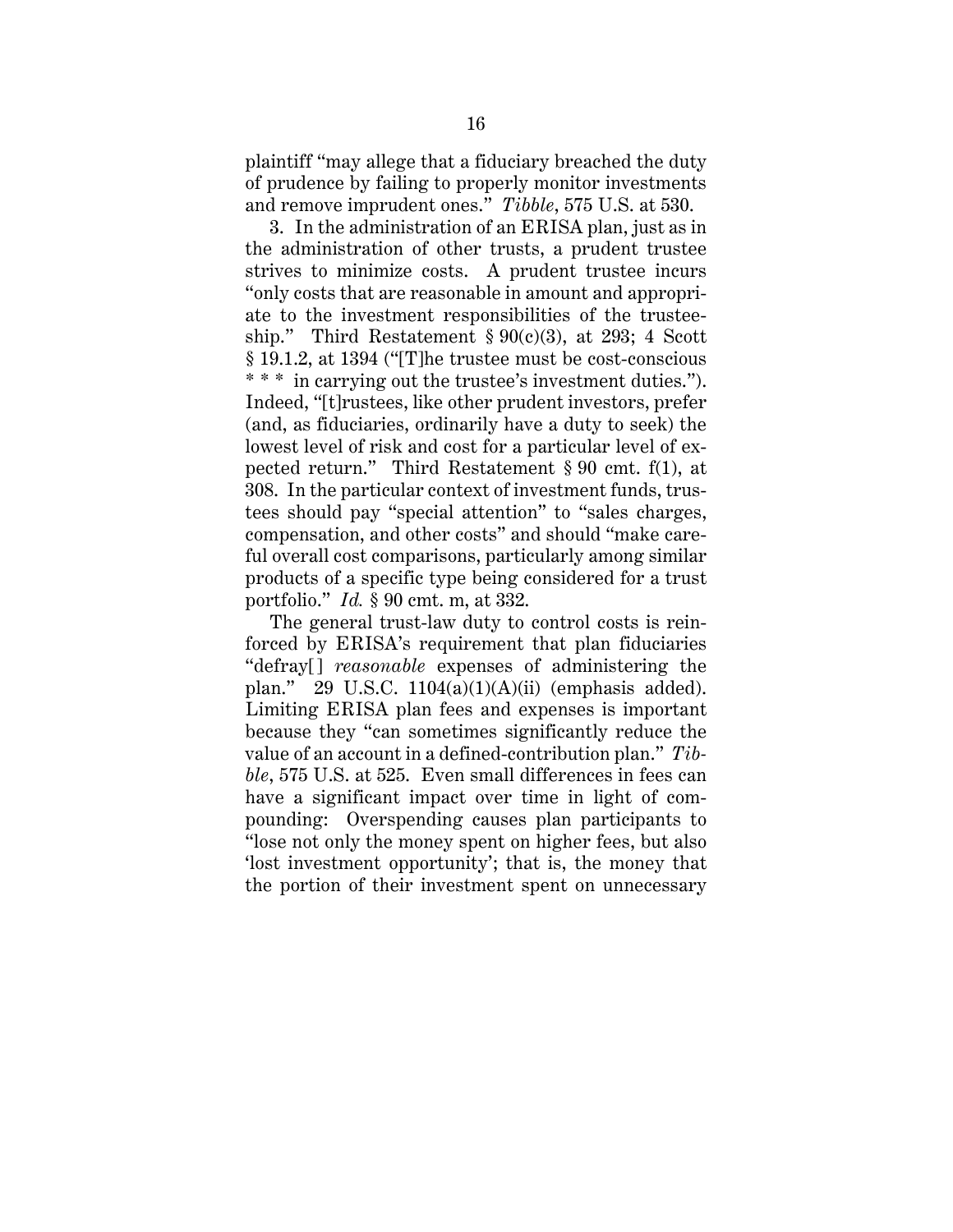fees would have earned over time." *Tibble* v. *Edison Int'l*, 843 F.3d 1187, 1197-1198 (9th Cir. 2016) (en banc) (citation omitted). The Department of Labor has explained, for example, that for an employee with a \$25,000 starting account balance who averages a 7% annual return over a 35-year career, the "1 percent difference" between paying 1.5% for fees and expenses versus 0.5% "would reduce [the employee's] account balance at retirement by 28 percent." *A Look at 401(k) Plan Fees* 2.

ERISA accordingly holds fiduciaries "to a high standard of care and diligence" regarding fees: Fiduciaries must, among other things, "[e]stablish a prudent process for selecting investment options and service providers"; "[e]nsure that fees paid to service providers and other plan expenses are reasonable in light of the level and quality of services provided"; and "[m]onitor investment options and service providers once selected to make sure they continue to be appropriate choices." *A Look at 401(k) Plan Fees* 2. The Department of Labor has consistently reminded ERISA fiduciaries of their responsibilities to carefully evaluate fees when selecting plan investment options and then to monitor fees on an ongoing basis. Employee Benefits Sec. Admin., U.S. Dep't of Labor, *Meeting Your Fiduciary Responsibilities* 5 (Sept. 2020), https://go.usa.gov/xARbV.

# **B. The Court Of Appeals Erred In Concluding That None Of Petitioners' Counts States A Claim For Relief**

At least two of the claims for relief in the Amended Complaint state a plausible claim for breach of ERISA's duty of prudence. The court of appeals' reasons for affirming the dismissal of those claims are not persuasive.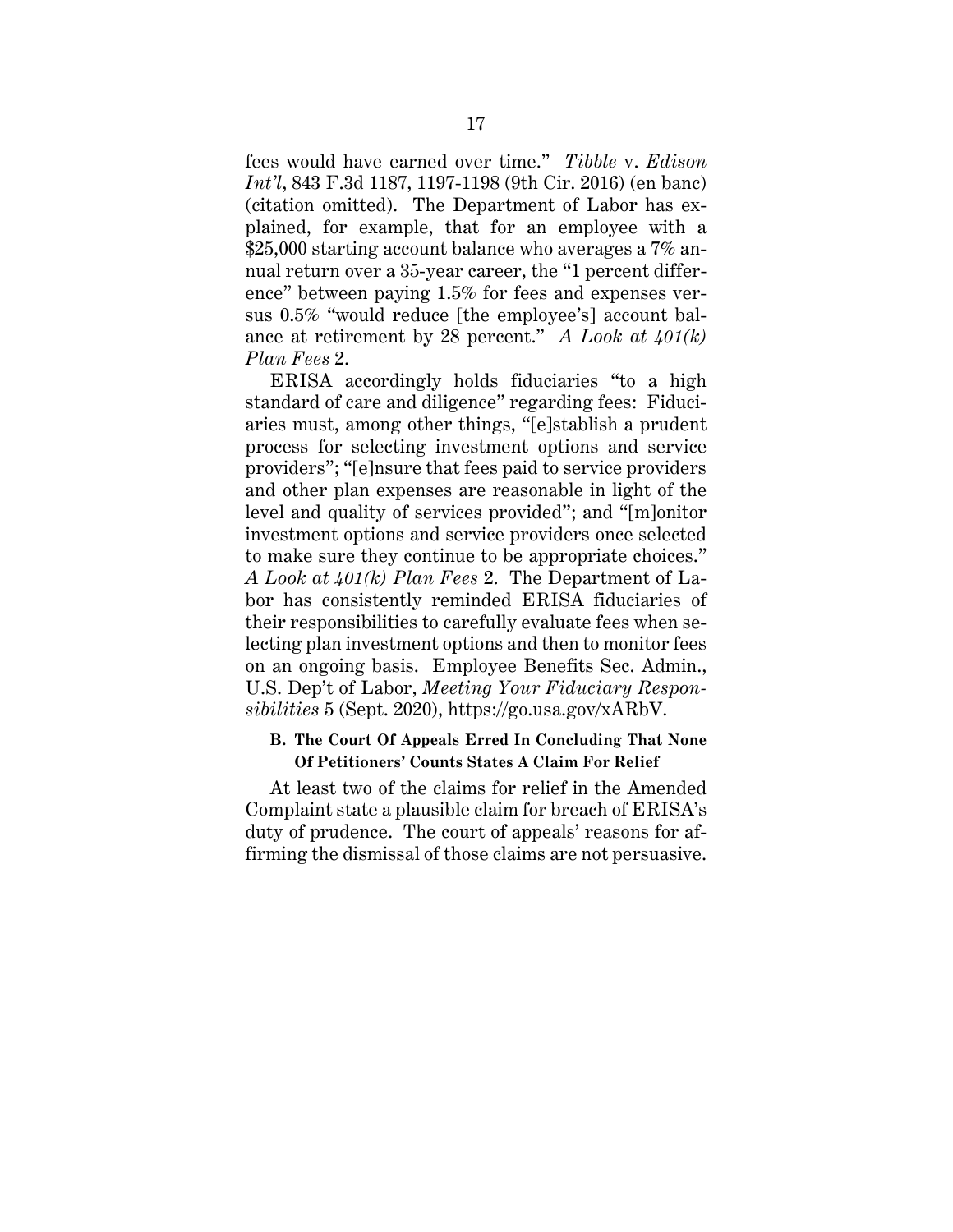# *1. Petitioners plausibly allege that respondents imprudently offered higher-cost investment funds when identical lower-cost funds were available*

a. Petitioners state a plausible claim for relief within Count V by alleging that respondents selected investment funds for the Plans "with far higher costs than were and are available for the Plans based on their size." J.A. 100.

Petitioners allege in particular that respondents included in the Plans more than 100 retail-class mutual funds with higher-fee expense ratios when they "knew or should have known that investment providers would have allowed the Plans to provide lower-cost share classes to participants if [respondents] had asked." J.A. 100. Petitioners emphasize that the institutional-class funds—which are available only to "[j]umbo investors like the Plans"—carry "significantly" lower costs "but [are] otherwise identical": they have "identical portfolio managers, underlying investments, and asset allocations." J.A. 99-100, 117. The Amended Complaint alleges that the institutional-class shares were available here because the Plans are "jumbo" sized: in 2015, the Retirement Plan allegedly held \$2.34 billion in assets and the Voluntary Savings Plan held \$530 million, making the Plans among the largest defined-contribution plans in the United States by total assets (the top 0.04% and 0.2%, respectively). J.A. 40-41. Petitioners further allege that "fiduciaries of other defined contribution plans have successfully negotiated" for institutionalclass shares, including specifically from TIAA and Fidelity. J.A. 99-100.

If petitioners prove those allegations, then respondents breached ERISA's duty of prudence by offering higher-cost investments to the Plans' participants when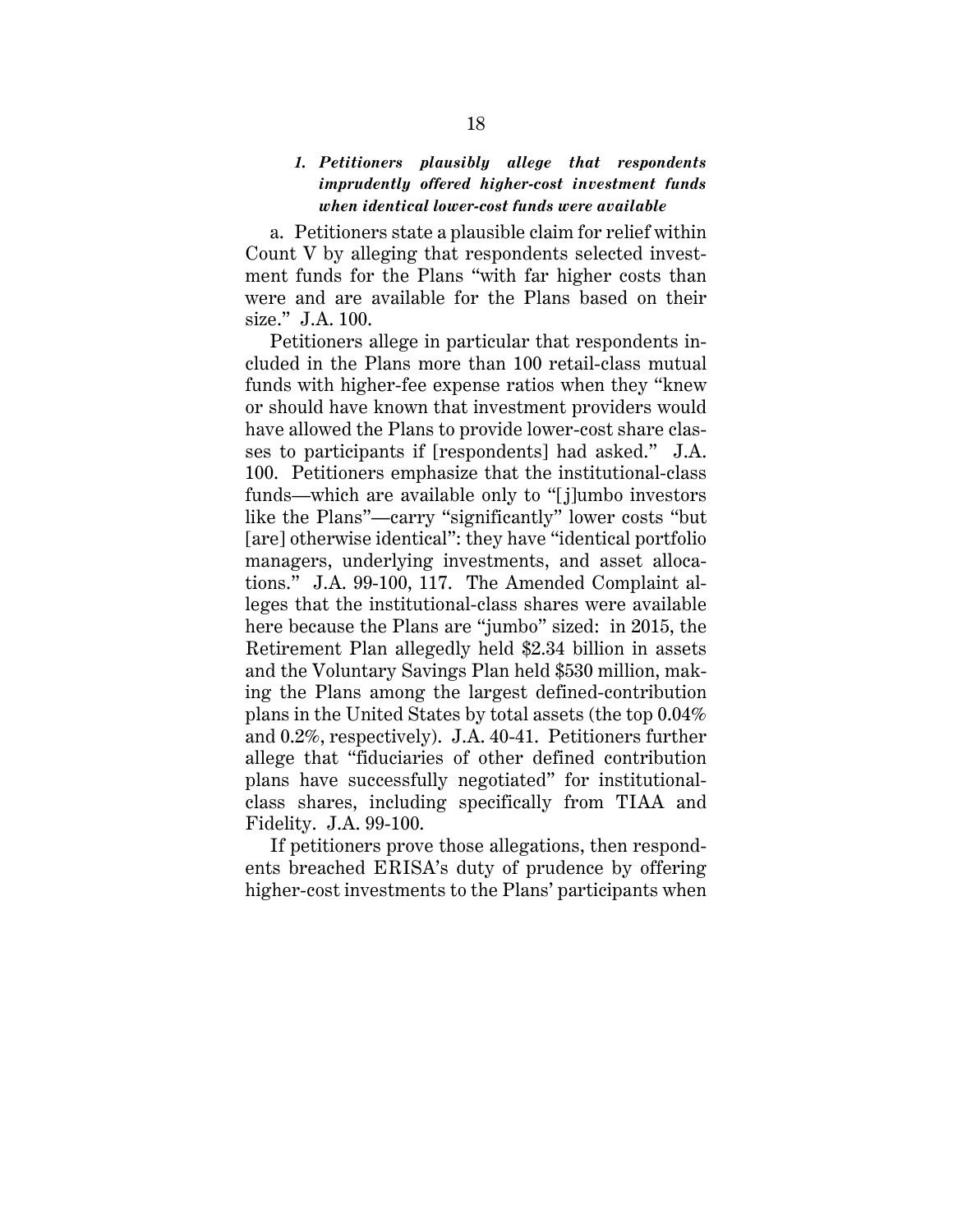respondents could have offered the same investment opportunities at a lower cost. As discussed above (p. 16, *supra*), prudent investing trustees "have a duty to seek[] the lowest level of \* \* \* cost for a particular level of expected return," Third Restatement § 90 cmt. f(1), at 308. In furtherance of that duty, trustees must "obtain[] relevant information about \* \* \* the nature and characteristics of available investment alternatives," *id.*  § 90 cmt. d, at 299, and must "make careful overall cost comparisons, particularly among similar products of a specific type being considered for a trust portfolio," *id.* § 90 cmt. m, at 332. A trustee also "cannot ignore the power the trust wields to obtain favorable investment products." *Tibble*, 843 F.3d at 1198. ERISA thus requires plan fiduciaries to make a diligent effort to ensure that plan fees are reasonable compared to what prudently managed plans of similar size and type pay for similar services. Put simply, "[w]asting beneficiaries' money is imprudent." Uniform Prudent Investor Act § 7 cmt. (1994), 7B U.L.A. 45 (2018).

Multiple courts of appeals have accordingly held that plaintiffs state a claim for breach of ERISA's duty of prudence by plausibly alleging that plan fiduciaries "should have offered lower-cost institutional shares instead of higher-cost retail shares." *Sacerdote* v. *New York Univ.*, No. 18-2707, 2021 WL 3610355, at \*6 (2d Cir. Aug. 16, 2021); see *ibid.* (ERISA plaintiffs state a claim for relief by alleging "'that a superior alternative investment was readily apparent such that an adequate investigation'—simply reviewing the prospectus of the fund under consideration—'would have uncovered that alternative.'") (quoting *Pension Benefit Guar. Corp. ex rel. St. Vincent Catholic Med. Ctrs. Ret. Plan* v. *Morgan Stanley Inv. Mgmt. Inc.*, 712 F.3d 705, 719 (2d Cir.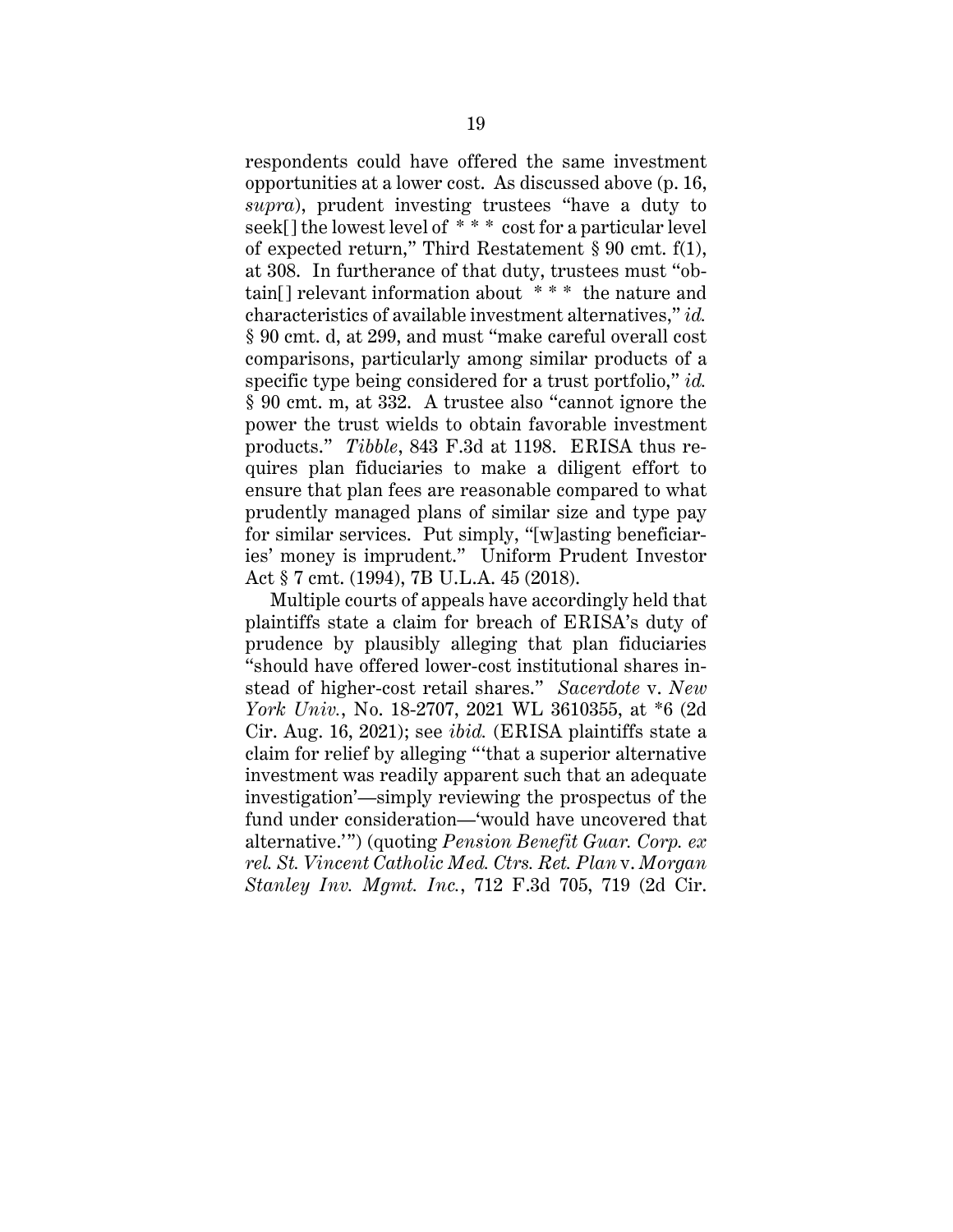2013)); *Davis* v. *Washington Univ. in St. Louis*, 960 F.3d 478, 483 (8th Cir. 2020) (plaintiffs "clear[ed] th[e] pleading hurdle" by alleging that defendants offered retail-class shares rather than available institutionalclass shares); *Sweda* v. *University of Pa.*, 923 F.3d 320, 332 & n.7 (3d Cir. 2019) (plaintiffs "plausibly allege[d] that [the defendant] breached its fiduciary duty" by, among other things, "frequently selec<sup>[ting]</sup> higher cost investments when identical lower-cost investments were available"), cert. denied, 140 S. Ct. 2565 (2020).

That is not to say that an ERISA plaintiff could state a claim for relief by alleging merely that alternative investment funds with lower fees than those included in a plan were available in the marketplace. A "bare allegation that cheaper alternative investments exist," on its own, likely does not state a claim for relief, because ERISA does not require fiduciaries "'to scour the market to find and offer the cheapest possible fund.'" *Braden* v. *Wal-Mart Stores, Inc.*, 588 F.3d 585, 596 n.7 (8th Cir. 2009) (citation omitted). Fiduciaries should not consider costs *alone* when establishing an investment menu for plan participants; rather, prudent fiduciaries must consider all relevant factors. See *id.* at 596-597 (A fiduciary might "have chosen funds with higher fees for any number of reasons, including potential for higher return, lower financial risk, more services offered, or greater management flexibility."). And courts evaluating imprudence claims likewise should consider all relevant factors in determining whether the plaintiff has plausibly alleged that the fiduciary acted unreasonably. "Because the content of the duty of prudence turns on 'the circumstances . . . prevailing' at the time the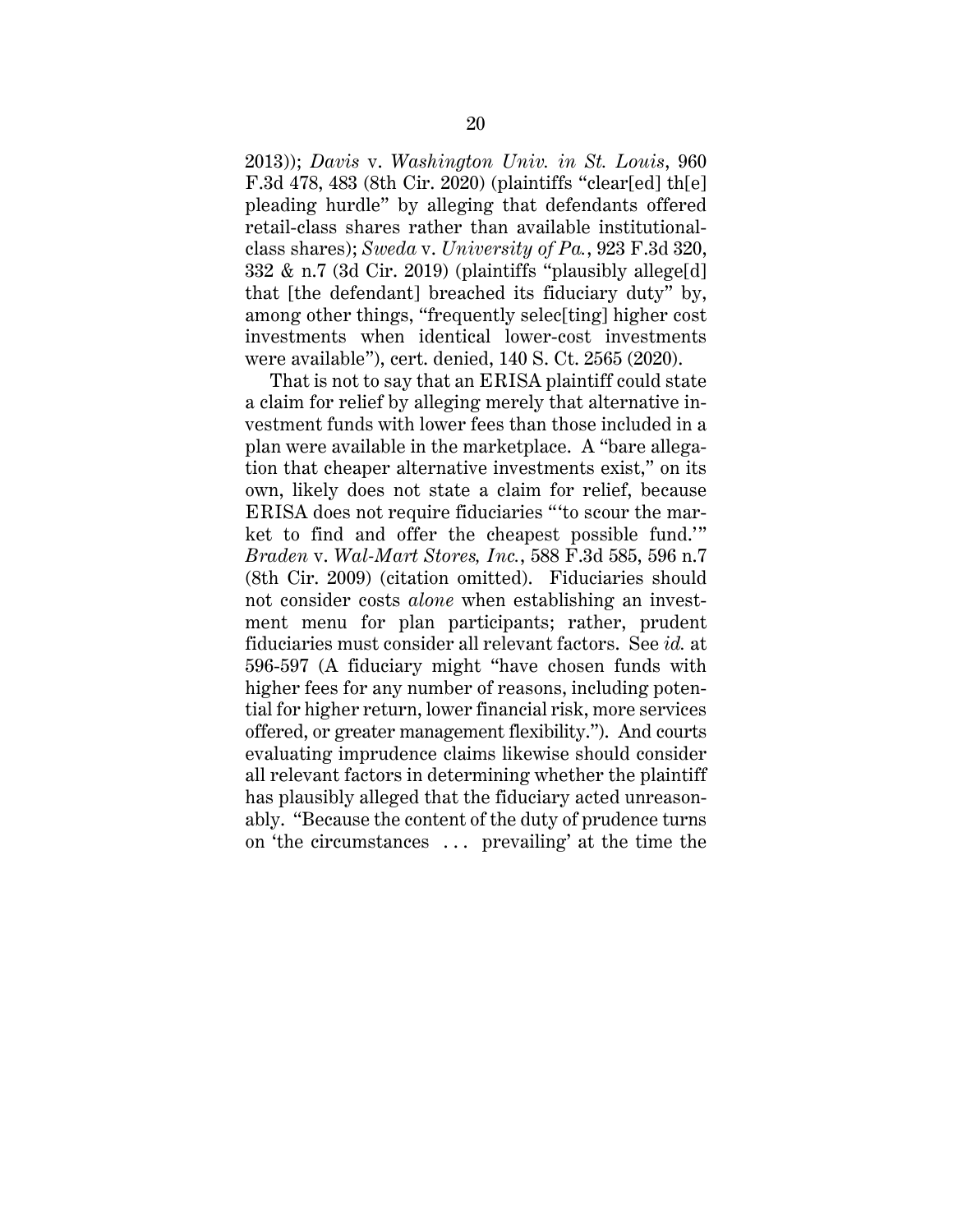fiduciary acts,  $[29 \text{ U.S.C.}] 1104(a)(1)(B)$ , the appropriate inquiry will necessarily be context specific." *Fifth Third Bancorp*, 573 U.S. at 425.

In this case, though, petitioners have stated a claim for relief by alleging that respondents selected retailclass investment funds instead of available alternatives, offered by the same investment providers, that differed *only* in their lower costs. J.A. 53, 100. Petitioners allege that TIAA and Fidelity would have made the institutional-class shares available to the Plans if respondents had asked for them, and petitioners bolster that assertion by pleading facts about the Plans' "jumbo" size and the experience of other fiduciaries of large defined-contribution plans who obtained institutional-class shares. See J.A. 40-41, 99-100. If petitioners succeed in proving that respondents had the opportunity to offer identical lower-cost institutionalclass investments in the Plans, then there is no apparent justification for respondents' failure to do so.

b. The court of appeals erred in concluding that petitioners' Count V did not state a claim for relief.

The court of appeals principally reasoned that the large number of options offered in the Plans "ma[de] [petitioners'] claim of imprudence less plausible," because ERISA fiduciaries "may generally offer a wide range of investment options and fees without breaching any fiduciary duty." Pet. App. 20a-21a. The court determined that "the types of funds [that petitioners] wanted"—index funds with low fees—"'*were and are* available to them,'" which precluded petitioners from "object[ing] that numerous additional funds were offered as well." *Id.* at 19a (citation omitted); see Resp. Supp. Br. 10-11.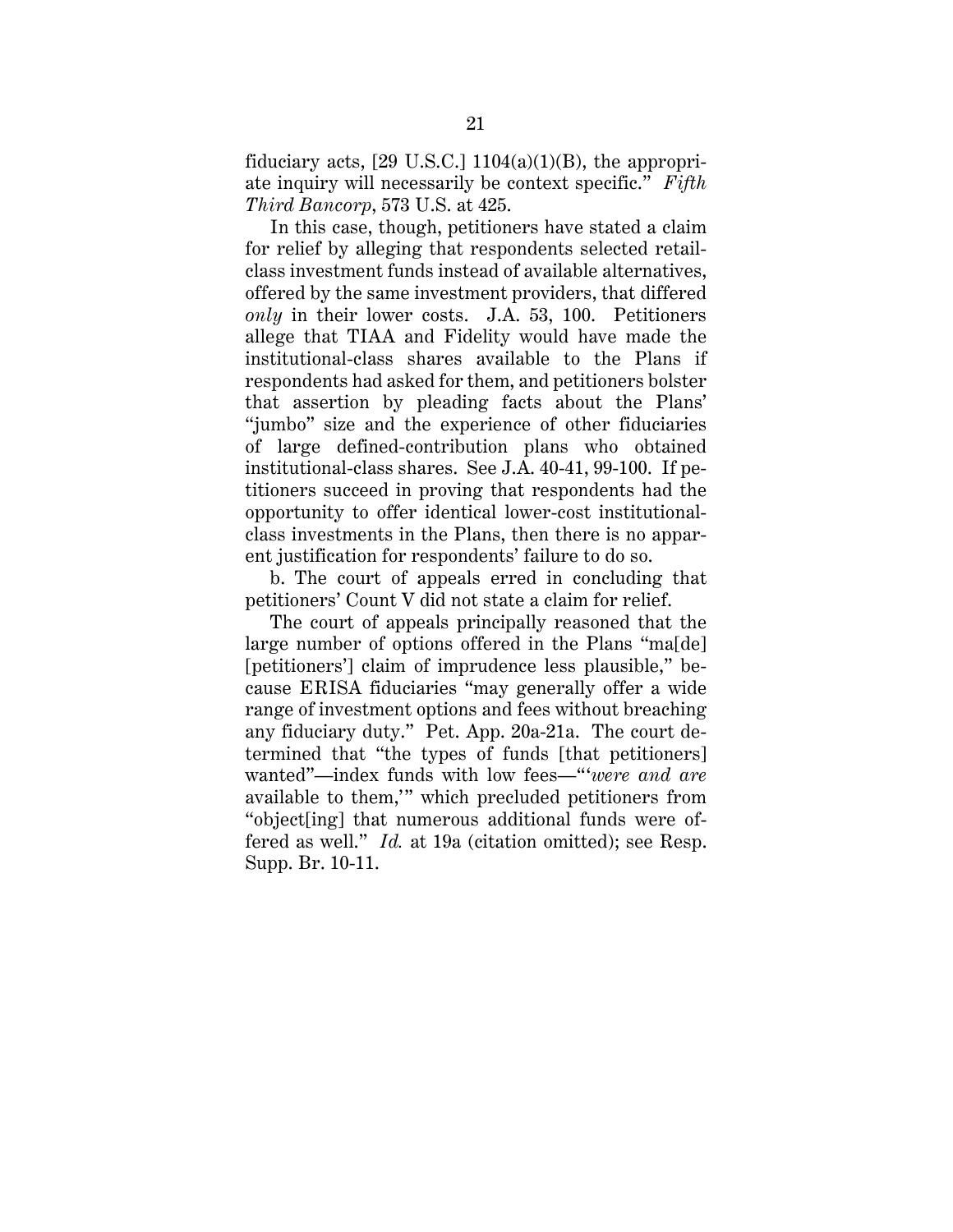That reasoning was unsound. The court of appeals' conclusion that the availability of various prudent investments in the Plans foreclosed petitioners from objecting to allegedly imprudent retail-class funds conflicts with this Court's observation that, "[u]nder trust law, a trustee has a continuing duty to monitor trust investments and remove imprudent ones." *Tibble*, 575 U.S. at 529. This Court has also made clear that this monitoring duty applies to each of a trust's investments: "the trustee must 'systematic[ally] conside[r] *all* the investments of the trust at regular intervals' to ensure that they are appropriate." *Ibid.* (quoting Hess & Bogert § 684, at 147-148) (emphasis added; brackets in original). A trustee who allows the trust to invest in one or more imprudent funds breaches that duty, and the trustee is liable for losses that result.

Trust law does not excuse trustees from their obligations to identify and remove imprudent investments with unreasonably high fees on the ground that they have offered some (or even many) other prudent investments with appropriate fees. On the contrary, the court of appeals' reasoning is at odds with the trust-law rule that a trustee may not escape liability for losses due to imprudent investments by offsetting those losses against gains from prudent investments. See 4 Restatement (Third) of the Law of Trusts § 101 cmt. a, at 78 (2012) ("If a trustee is liable for a loss caused by a breach of trust, the amount of liability is not reduced by a profit resulting from the actions of the trustee that do not involve a breach of trust."); Hess & Bogert § 708, at 261 (a trustee who has breached his fiduciary duties "may not offset gains against losses in determining liability for breach of trust"). That rule helps ensure that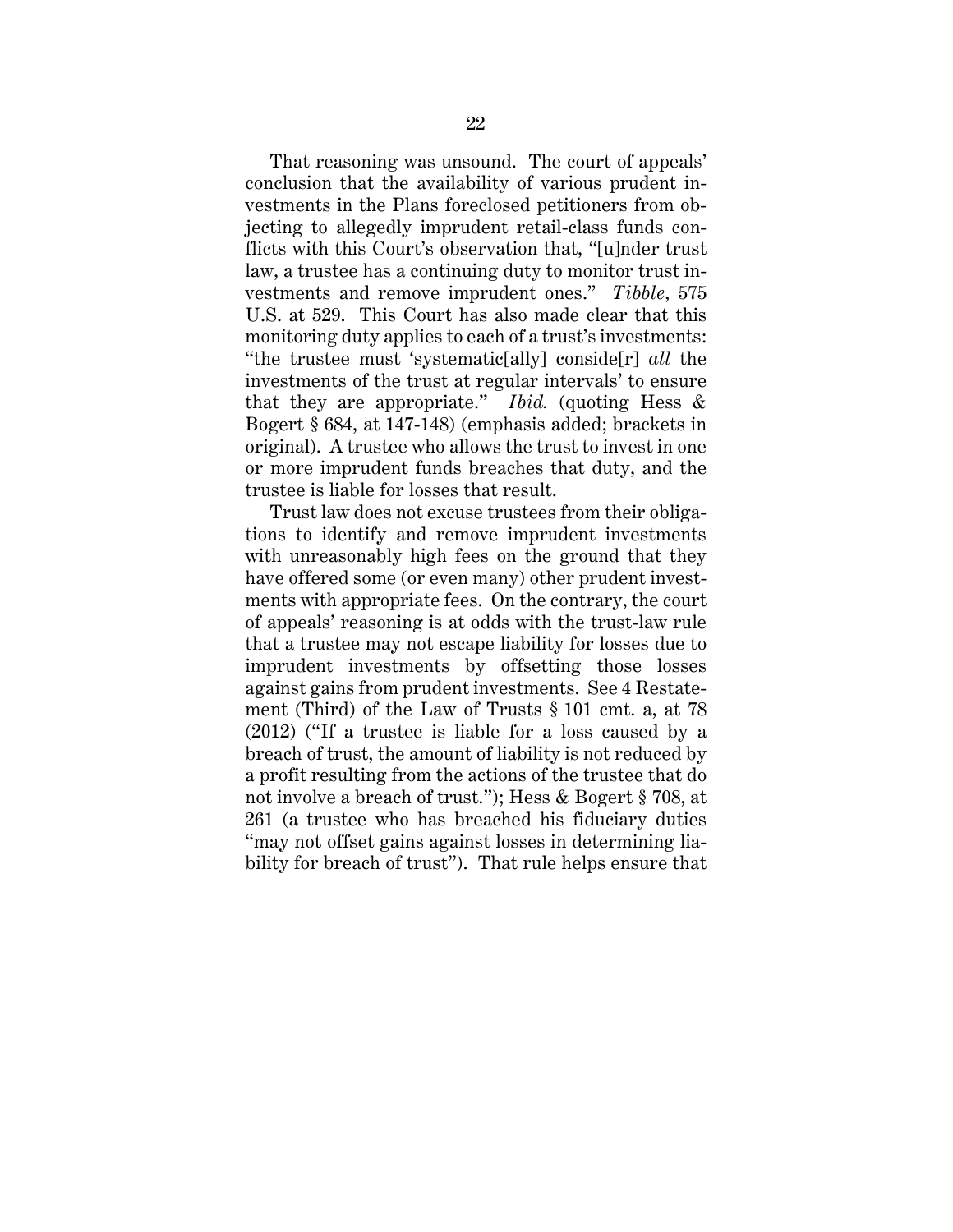trustees fulfill their ongoing responsibility to offer only prudent investments.

Thus, under ERISA as under general trust law, "[i]t is no defense to simply offer a 'reasonable array' of options that includes some good ones, and then 'shift' the responsibility to plan participants to find them." *Davis*, 960 F.3d at 484 (8th Cir.) (brackets and citations omitted); see *Sacerdote*, 2021 WL 3610355, at \*7 (2d Cir.) ("Fiduciaries cannot shield themselves from liability—much less discovery—simply because the alleged imprudence inheres in fewer than all of the fund options."); *Sweda*, 923 F.3d at 330 and 332 n.7 (3d Cir.) (offering "a meaningful mix and range of investment options [does not] insulate[] plan fiduciaries from liability for breach of fiduciary duty" for selecting higher-cost investments instead of identical lower-cost alternatives); *Pfeil* v. *State St. Bank & Trust Co.*, 671 F.3d 585, 597 (6th Cir.) ("A fiduciary cannot avoid liability for offering imprudent investments merely by including them alongside a larger menu of prudent investment options."), cert. denied, 568 U.S. 1063 (2012), abrogated on other grounds by *Fifth Third Bancorp*, 573 U.S. at 418- 419. Rather, plan fiduciaries have an ongoing responsibility "to ensure that imprudent options are not offered to plan participants." *Howell* v. *Motorola, Inc.*, 633 F.3d 552, 567 (7th Cir.), cert. denied, 565 U.S. 816 (2011).

Respondents attempt to defend the court of appeals' holding by asserting that ERISA is not "paternalistic," Br. in Opp. 26 (citation omitted), and so fiduciaries should be permitted to offer plan participants "a wide mix of investment options, including relatively highercost options," Resp. Supp. Br. 10. There is nothing inherently wrong with a wide mix of options, but ERISA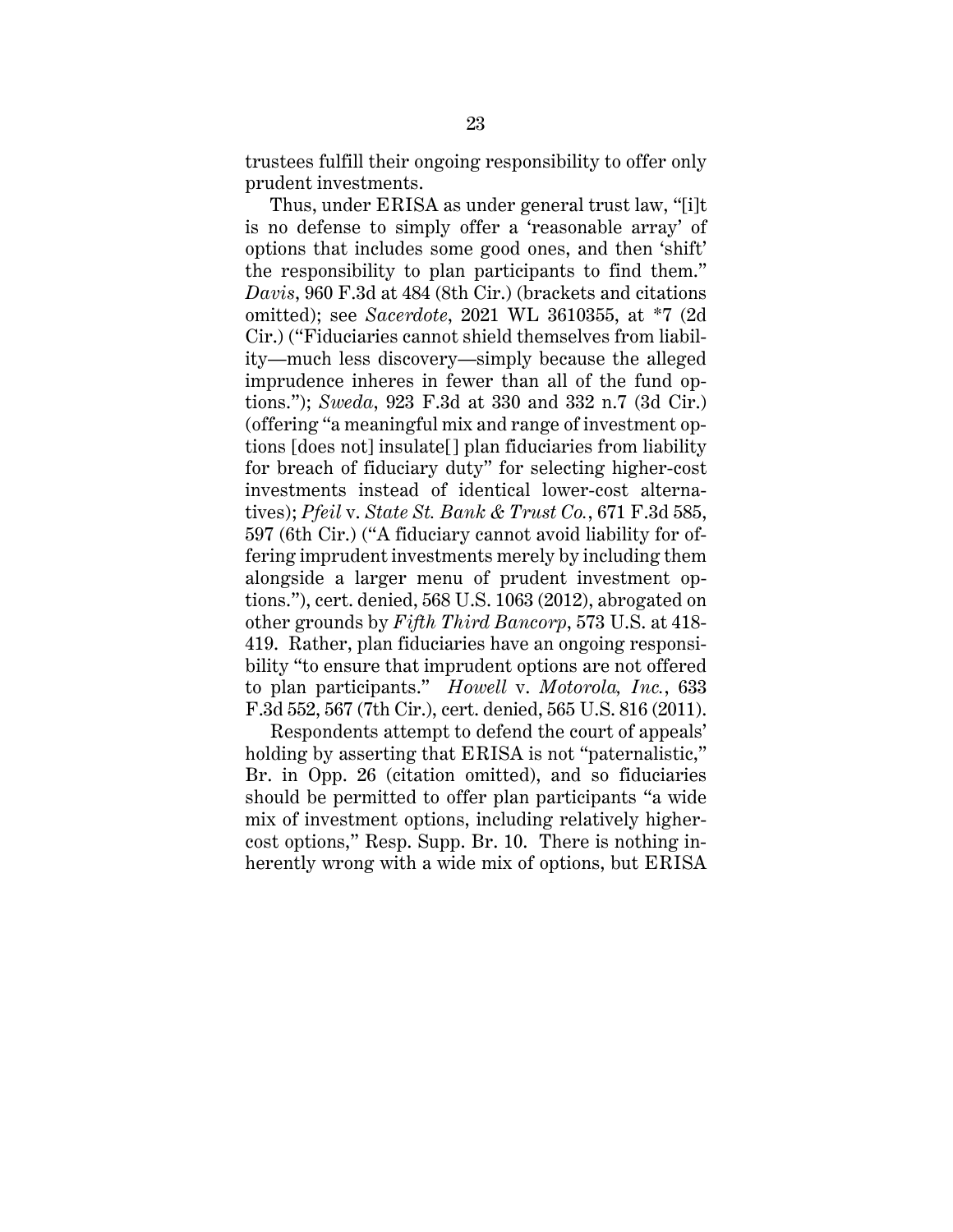does not permit respondents to offer any *imprudent* investments in the mix. See *Sacerdote*, 2021 WL 3610355, at \*7 ("[T]he principle that a portfolio should be assessed holistically does not preclude critical assessment of individual funds."). ERISA is not paternalistic in the sense that it does not hold fiduciaries liable for investment losses that result from plan participants' own choices when exercising control over their own accounts. See 29 U.S.C. 1104(c). But the Department of Labor has explained that Section 1104(c) "does not serve to relieve a fiduciary from its duty to prudently select and monitor any service provider or designated investment alternative offered under the plan." 29 C.F.R. 2550.404c-1(d)(2)(iv); see 29 U.S.C. 1135 (The Secretary of Labor "may prescribe such regulations as he finds necessary or appropriate to carry out the provisions of this subchapter."). Fiduciaries are thus liable, notwithstanding Section 1104(c), for any losses attributable to the imprudent selection or monitoring of the funds on a plan's investment menu. See, *e.g.*, *Howell*, 633 F.3d at 567.

Petitioners' retail-class-fund claim is not about reasonable tradeoffs between, say, higher-fee funds that offer more-involved management versus passively managed index funds. Petitioners instead allege that the retail-class funds selected by the Plans' fiduciaries were *identical* to available institutional-class funds except for their higher cost. Under those circumstances, the cost of the retail-class funds was not "reasonable," and prudent fiduciaries would not have selected those funds for the Plans. 29 U.S.C.  $1104(a)(1)(A)(ii)$ .

c. Moving beyond the court of appeals' mistaken reasoning, respondents attempt to defend the judgment below on the case-specific alternative ground that this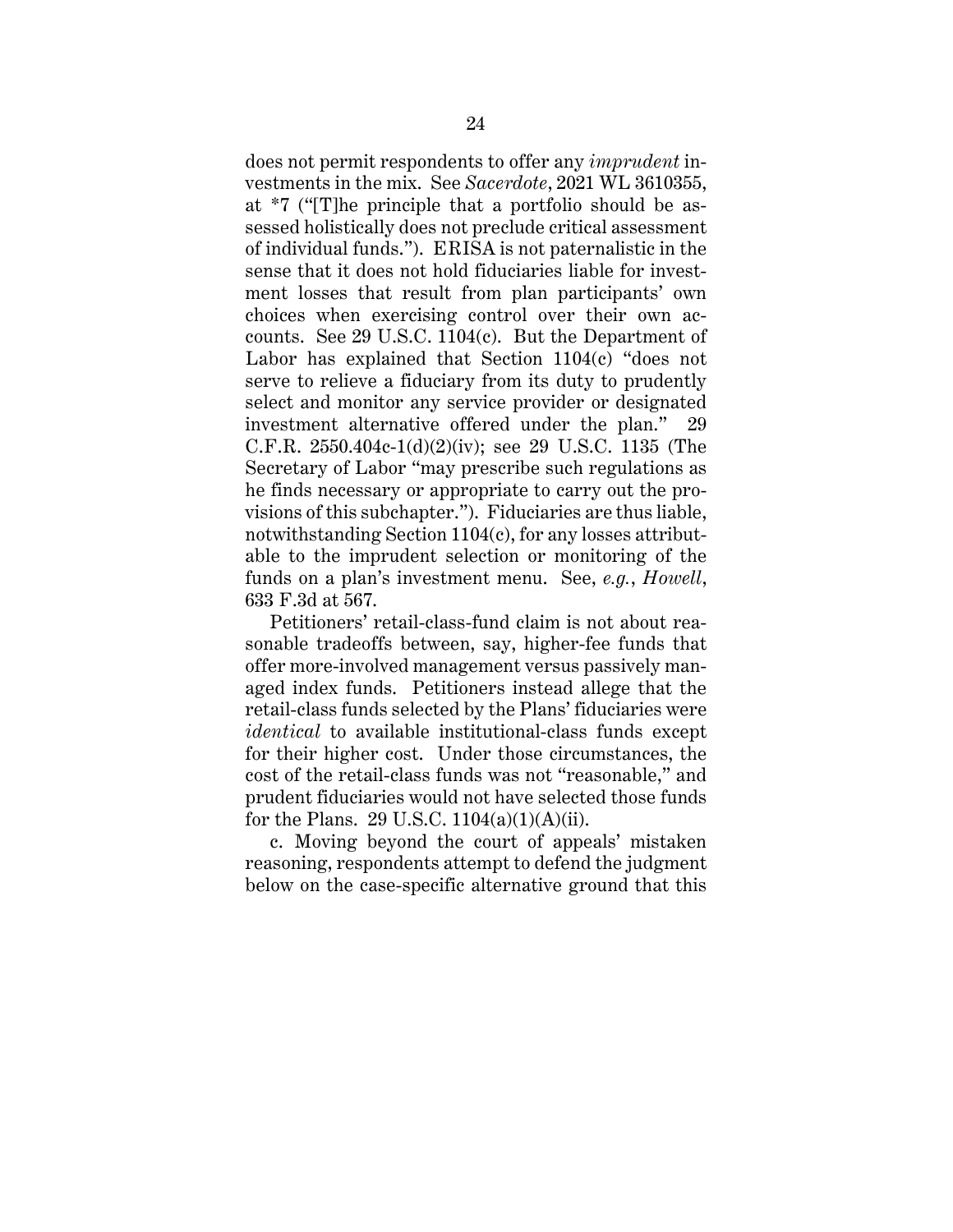complaint was deficient. But those arguments offer no sound basis for the lower courts' conclusion that Count V should be dismissed in its entirety.

Respondents assert (Supp. Br. 11) that petitioners did not adequately allege that the institutional-class shares were available to the Plans, pointing to the Amended Complaint's statement that institutional-class shares often "have certain minimum investment requirements." The court of appeals did not decide the case on that basis: the court found that petitioners' claim for relief based on imprudent retail-class funds failed as a matter of law, not because the Amended Complaint's factual allegations were insufficiently detailed. See Pet. App. 19a-21a. In any event, as discussed above, petitioners pleaded facts to bolster their assertions about these Plans' ability to access the institutional-class shares, see p. 18, *supra*, and those factual allegations must be "accepted as true" for purposes of respondents' motion to dismiss. *Ashcroft* v. *Iqbal*, 556 U.S. 662, 678 (2009). Respondents reply (Supp. Br. 11) that petitioners' other examples are insufficient comparators because they were Section *401(k)* plans, not Section 403(b) plans, which may "have significant plan assets concentrated in annuity contracts with withdrawal penalties." But the differences between large 401(k) and 403(b) plans are not such an "obvious alternative explanation" as to make it implausible that the Plans here could have obtained institutional-class shares. *Iqbal*, 556 U.S. at 682 (quoting *Bell Atl. Corp.*  v. *Twombly*, 550 U.S. 544, 567 (2007)).

Respondents next object that petitioners' argument based on allegedly imprudent retail-class shares "was not presented as part of any claim in the amended complaint." Br. in Opp. 27; see Resp. Supp. Br. 3-7. Here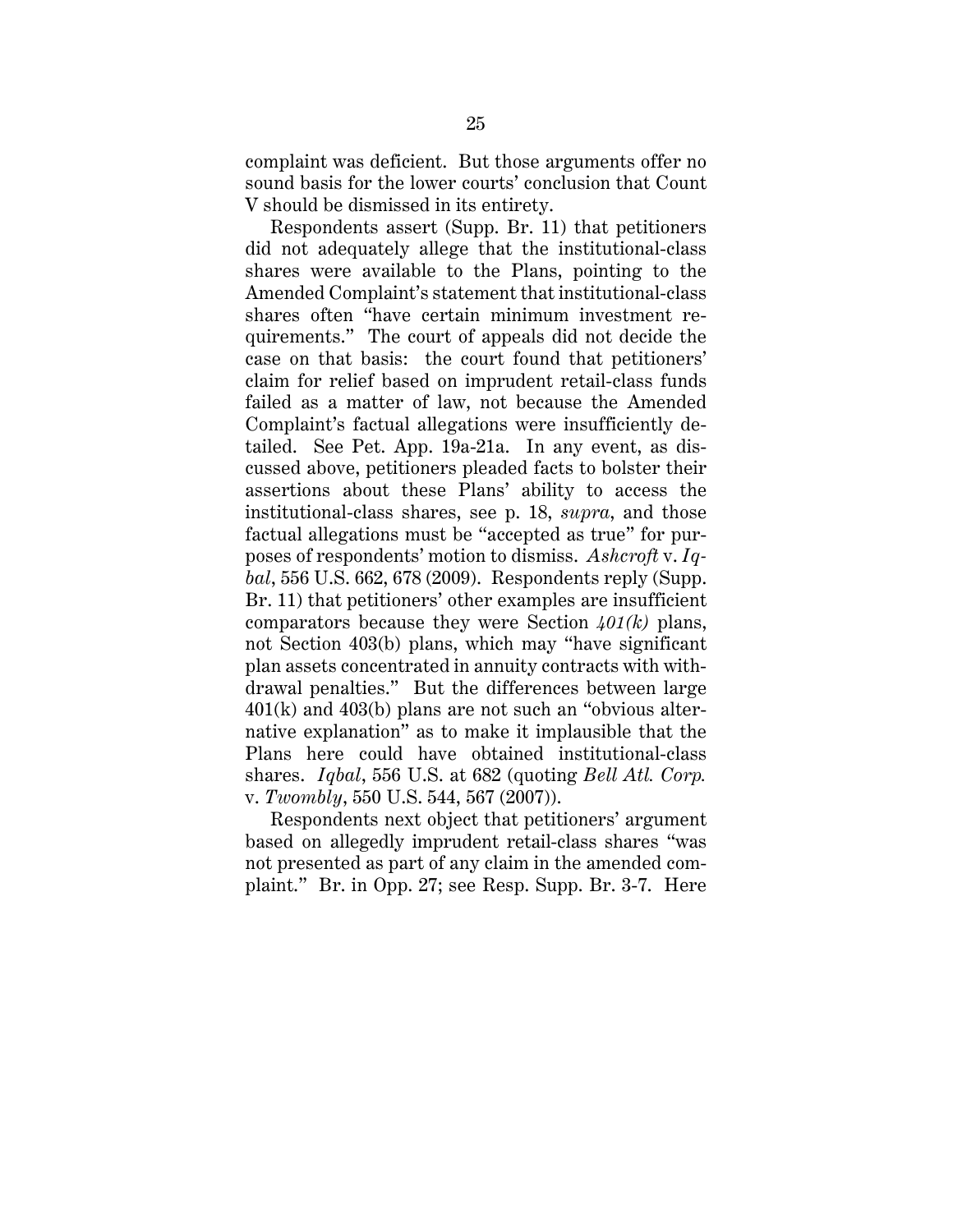again, the court of appeals did not reject Count V on that ground; the court understood the Amended Complaint to claim that respondents had imprudently offered funds that "could have been cheaper but [respondents] failed to negotiate better fees," including some "retail funds with retail fees." Pet. App. 19a. Petitioners devoted several pages in their Amended Complaint to that specific theory of imprudence, describing in detail the retail-class investment funds that respondents selected for the Plans and comparing their costs to those of the institutional-class investment options that petitioners claim respondents could have offered instead. See J.A. 98-117. Petitioners then referred to those allegations in Count V. See J.A. 171.

Respondents can hardly protest that they lacked "fair notice" of petitioners' allegations about retail-class shares, Resp. Supp. Br. 5 (quoting *Dura Pharms., Inc.*  v. *Broudo*, 544 U.S. 336, 346 (2005)), when the district court described "[t]he charging of higher retail expense ratios instead of institutional-rate expense ratios" as "a major theme in [petitioners'] complaint." Pet. App. 33a. And while respondents emphasize that the lower courts rejected a proposed second amended complaint that would have reorganized the retail-class-share allegations into a separate count, see Br. in Opp. 17 n.1, 27, 31-32, that ruling is of no moment to the question presented here. The court of appeals determined that the proposed second amended complaint "rel[ied] on the same allegations and facts," and presented "essentially the same claims separated into different counts." Pet. App. 23a-24a.

At bottom, the court of appeals rejected petitioners' Count V based not on the specifics of the Amended Complaint but on its understanding of the substantive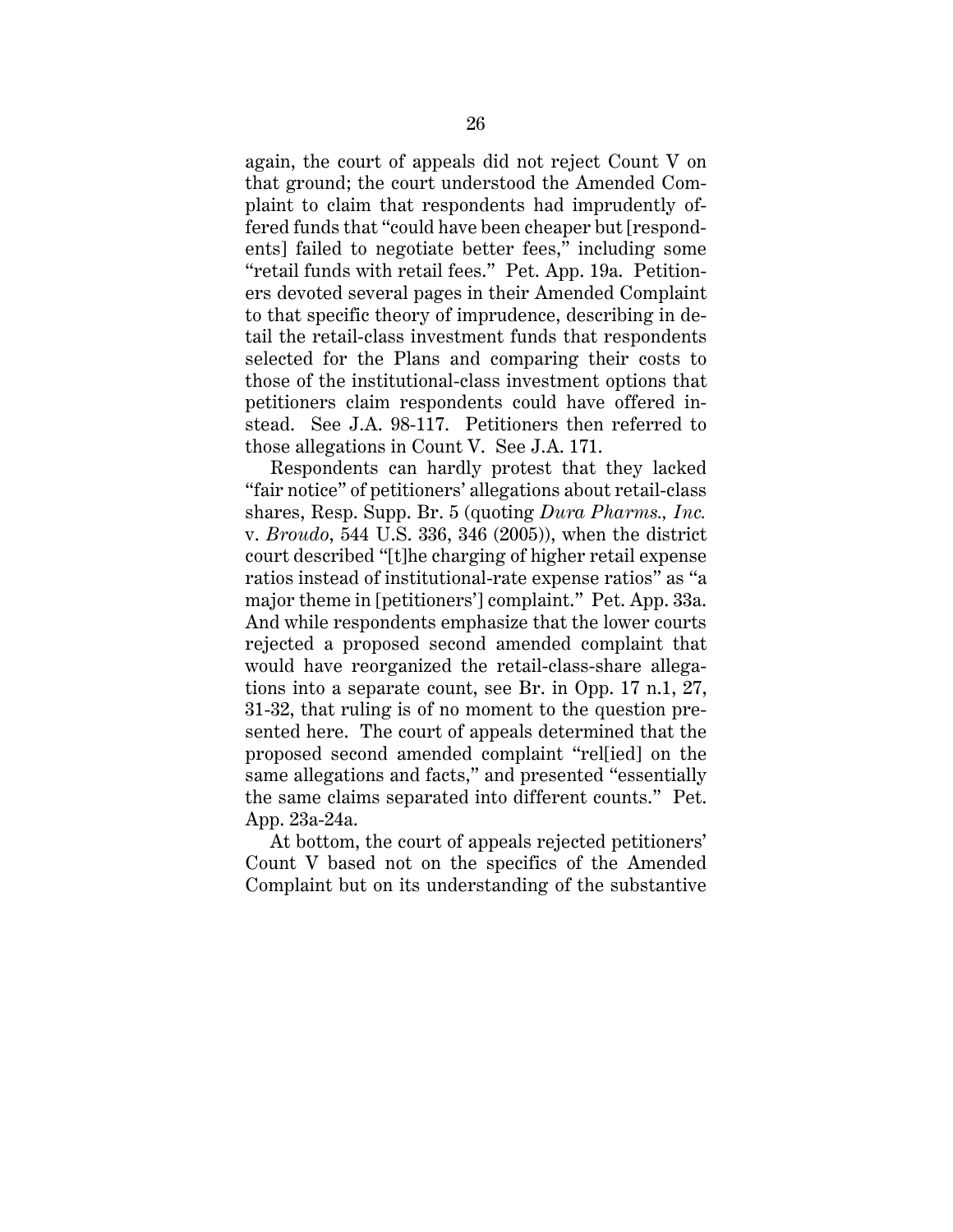obligations that ERISA imposes on plan fiduciaries. This Court should reverse that decision so that fiduciaries are not insulated from liability for offering imprudent high-cost investments simply because they also offered other prudent investments.

## *2. Petitioners plausibly allege that respondents imprudently failed to use any of several methods to reduce recordkeeping fees*

a. Petitioners also state a claim for relief in Count III by plausibly alleging that respondents caused the Plans' participants to pay excessive recordkeeping fees. Petitioners allege that respondents incurred unnecessary fees by failing to "adequately monitor the amount of the revenue sharing received by the Plans' recordkeepers, determine if those amounts were competitive or reasonable for the services provided to the Plans, or use the Plans' size to reduce fees or obtain sufficient rebates." J.A. 166-167. Petitioners claim that the Plans paid between \$3.96 and \$5 million combined per year in recordkeeping fees during the relevant period, whereas if respondents had acted prudently, "a reasonable recordkeeping fee for the Plans would be approximately \$1,050,000" combined per year. J.A. 95-96.

More specifically, petitioners allege that respondents "failed to conduct a competitive bidding process for the Plans' recordkeeping services" between 2010 and 2015. J.A. 96-97. By contrast, petitioners say, "[p]rudent fiduciaries of defined contribution plans \* \* \* obtain competitive bids for recordkeeping at regular intervals of approximately three years." J.A. 59. Petitioners further allege that, if respondents had received competitive bids for the Plan's recordkeeping services, then they could have "demanded 'plan pricing' rebates from [TIAA] based on the Plans' economies of scale,"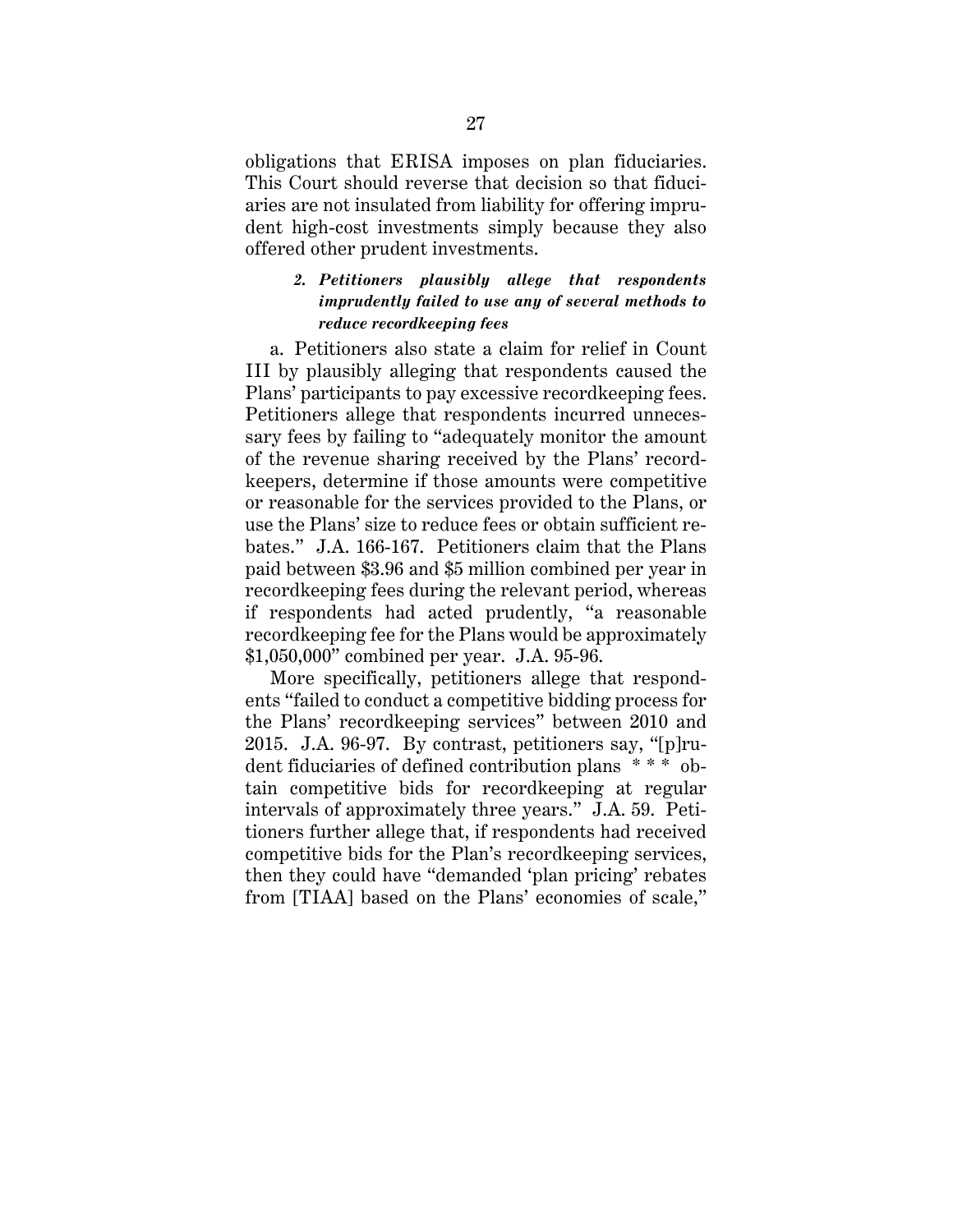J.A. 97—as, for example, fiduciaries for employeebenefit plans at the California Institute of Technology did by "negotiat[ing] over \$15 million in revenue sharing rebates from [TIAA]" between 2013 and 2015, J.A. 77 (emphasis omitted). See J.A. 80-81 (citing a 2016 investment-consultant report advising Section 403(b) plan fiduciaries to reduce costs by, among other things, "leveraging aggregate plan size and scale to negotiate competitive pricing") (brackets and citation omitted). Petitioners allege that respondents, by contrast, negotiated only a "modest" credit from TIAA and Fidelity and did not do so until 2016. J.A. 150-151 (citations omitted).

Petitioners also allege that respondents failed to assess whether the Plans could have avoided duplication and achieved savings by consolidating recordkeepers, see J.A. 93-94, even though fiduciaries of other universities' Section 403(b) plans used that strategy to reduce costs, see J.A. 73-79, 93. Petitioners allege that employing a single recordkeeper is an industry standard, pointing to a 2013 study showing that "more than 90% of [Section 403(b)] plans use[d] a single recordkeeper," J.A. 79-80, and to public literature recommending that Section 403(b) plan fiduciaries seek to "consolidat[e] recordkeepers," J.A. 81 (brackets and citation omitted); see J.A. 80-82. Petitioners allege that additional investigation or effort by respondents would have produced lower recordkeeping fees for the Plans because "the market for defined contribution recordkeeping services is highly competitive," because "market rates for recordkeeping services have declined in recent years," and because recordkeeping services are largely "commoditized" such that recordkeepers "will vigorously compete to win a recordkeeping contract for a jumbo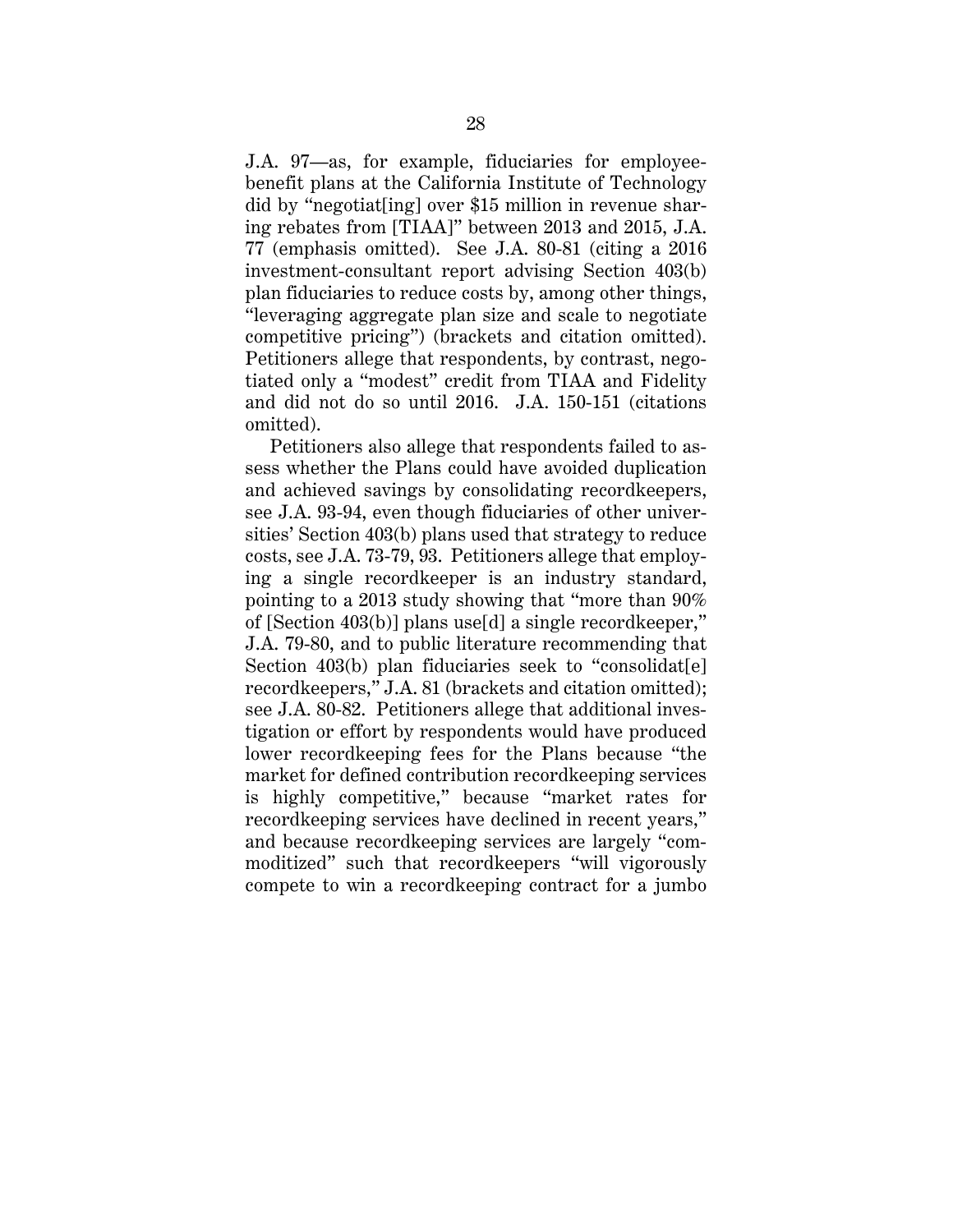defined contribution plan" by "differentiat[ing] themselves based on price." J.A. 51, 93.

Those allegations, when considered together and taken as true at the pleading stage, support a plausible inference that respondents breached their duty of prudence by failing to monitor recordkeeping costs and ensure that those costs remained appropriate. As discussed above, ERISA obligates plan fiduciaries to act "prudent[ly]" and incur only "reasonable" expenses, 29 U.S.C.  $1104(a)(1)(A)(ii)$  and (B), and fiduciaries are thus required to take active measures to limit plans' recordkeeping expenses: Fiduciaries must, among other things, make a diligent effort to compare alternative service providers in the marketplace, seek the lowest level of costs for the services to be provided, and continuously monitor plan expenses to insure that they remain reasonable under the circumstances. See pp. 15-17, *supra*; see also Third Restatement Ch.17, Introductory Note at 290 (trustees have a "duty to avoid fees, transaction costs, and other expenses that are not justified by the needs and realistic objectives of the trust's investment program"); Third Restatement § 80 cmt. d(2), at 159 (trustees must "exercise reasonable care, skill, and caution in the selection and retention of agents" to provide services to the trust, including as to "matters of agent compensation").

Here, the Amended Complaint adequately states a claim that respondents acted imprudently because a reasonable plan fiduciary would have regularly assessed the recordkeeping fees paid by the Plans' participants, determined whether those fees were competitive in comparison to available alternatives, and attempted to reduce costs without diminishing services. Petitioners offered more than mere "'naked assertions' devoid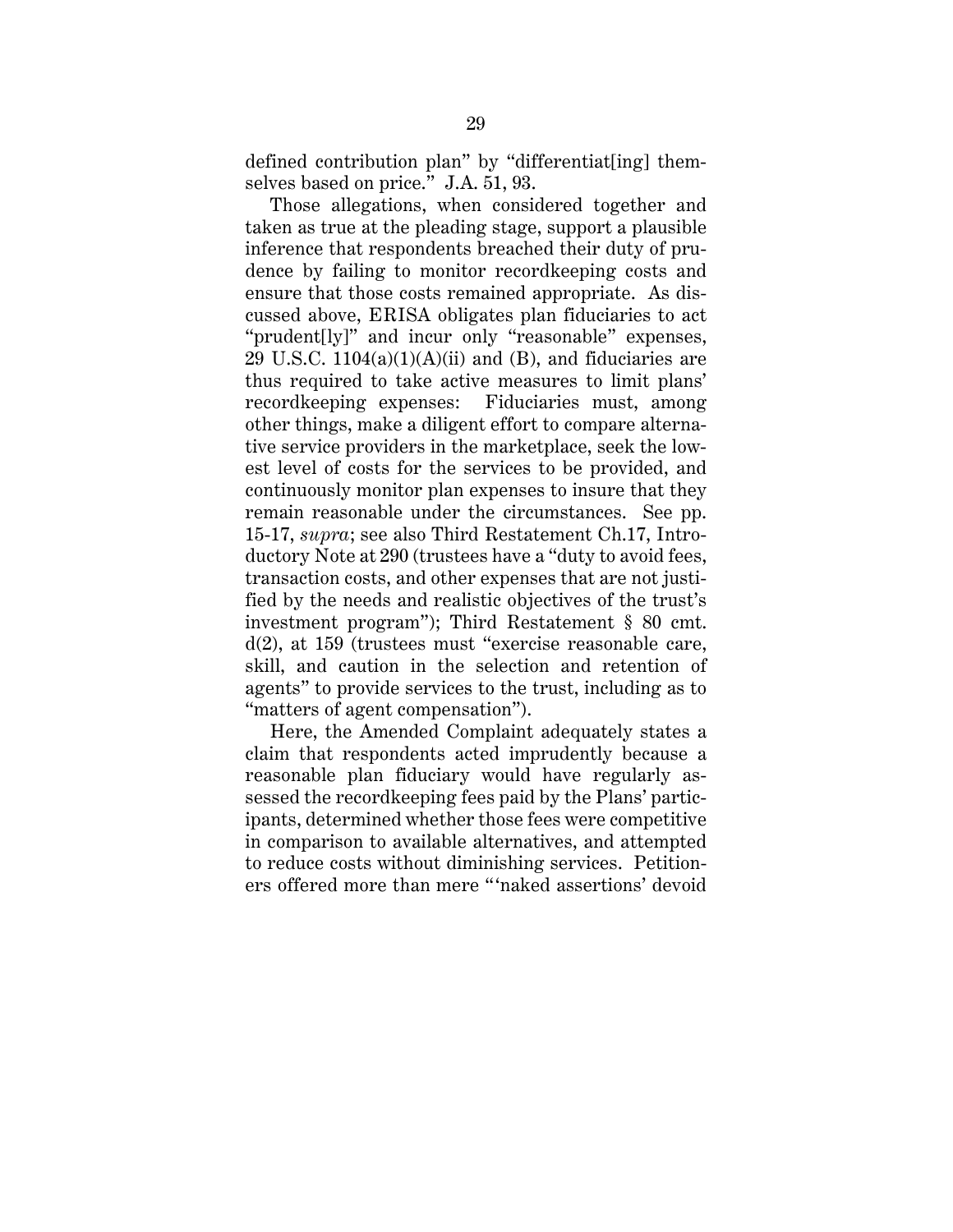of 'further factual enhancement'" that the Plans' recordkeeping fees were too high, *Iqbal*, 556 U.S. at 678 (quoting *Twombly*, 550 U.S. at 557) (brackets omitted); they substantiated their claim with specific factual allegations about market conditions, prevailing practices, and strategies used by fiduciaries of other comparable Section 403(b) plans. See pp. 27-29, *supra*.

If petitioners' allegations are true, then they show a breach of fiduciary duty by respondents for causing the Plans' participants to pay excessive recordkeeping fees—as other courts have concluded when analyzing similar claims. See, *e.g.*, *Sweda*, 923 F.3d at 330-332 & n.7 (complaint stated a claim for relief by alleging that defendant fiduciaries "paid excessive administrative fees, failed to solicit bids from service providers, failed to monitor revenue sharing, [and] failed to leverage the Plan's size to obtain lower fees or rebates"); *Tussey* v. *ABB, Inc.*, 746 F.3d 327, 336 (8th Cir.) (affirming district court's conclusion that defendant fiduciaries breached their fiduciary duty by failing to "calculate the amount the Plan was paying Fidelity for recordkeeping through revenue sharing," "determine whether Fidelity's pricing was competitive," and "adequately leverage the Plan's size to reduce fees"), cert. denied, 574 U.S. 991  $(2014)^3$ 

<sup>&</sup>lt;sup>3</sup> Some courts evaluating motions to dismiss ERISA claims based on excessive fees have looked to the standard that governs excessive-fee claims under the Investment Company Act of 1940 (ICA), 15 U.S.C. 80a-1 *et seq.*, which imposes a fiduciary duty on investment advisers to mutual funds, 15 U.S.C. 80a-35(b). See, *e.g.*, *Young* v. *General Motors Inv. Mgmt. Corp*., 325 Fed. Appx. 31, 33 (2d Cir. 2009). That comparison is inapt. In *Jones* v. *Harris Assocs. L. P.*, 559 U.S. 335 (2010), this Court held that the ICA imposes liability only where an investment adviser "charge[s] a fee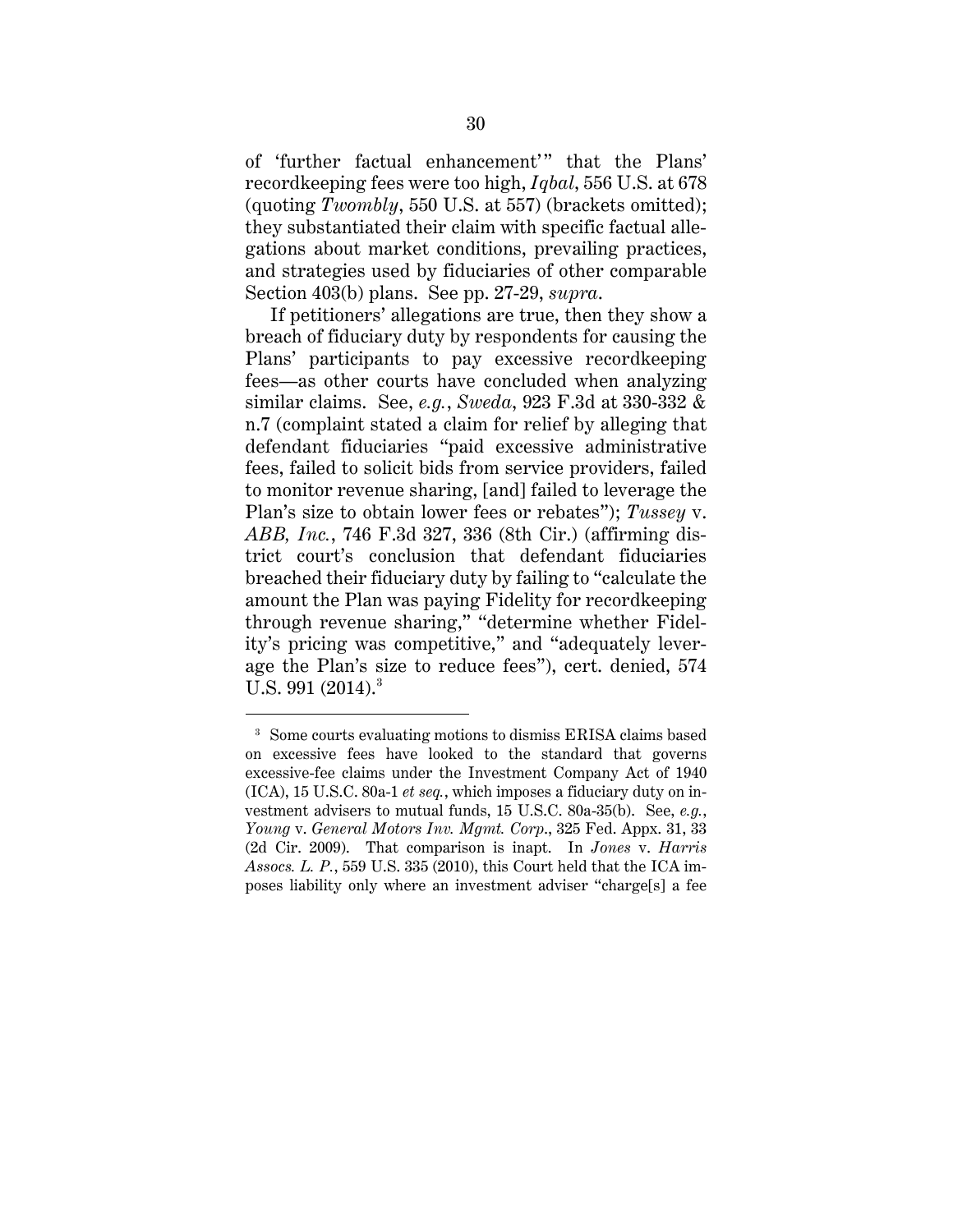b. The court of appeals' reasons for affirming the dismissal of Count III—which respondents echo—are not persuasive.

The court of appeals first stated that "ERISA does not require a sole recordkeeper or mandate any specific recordkeeping arrangement at all," and there is "nothing wrong" with paying recordkeeping fees through revenue sharing as opposed to a flat-fee structure. Pet. App. 17a-18a; see *id.* at 15a-16a; see also Br. in Opp. 15, 25. While it is true that ERISA does not enact *per se* prohibitions against multiple recordkeepers or revenue sharing, those observations do not refute petitioners' claims. The Amended Complaint states a claim for relief in Count III by alleging that petitioners failed to monitor the Plans' recordkeeping costs and employ strategies used by other plan fiduciaries to reduce those costs, not by alleging that it was inherently imprudent to pay two recordkeepers or use revenue sharing. See, *e.g.*, J.A. 57 ("Revenue sharing, while not a *per se* violation of ERISA, can lead to excessive fees if not properly monitored and capped.").

The court of appeals' reasoning also gave insufficient attention to the problems that can arise from using multiple recordkeepers or revenue sharing. Paying two

that is so disproportionately large that it bears no reasonable relationship to the services rendered and could not have been the product of arm's length bargaining." *Id.* at 346. But compensation negotiations between a mutual fund and its investment adviser where the fund "cannot[] as a practical matter sever its relationship with the adviser," *id.* at 338 (citations omitted)—are not analogous to an ERISA fiduciary's selection of third-party service providers, where ERISA requires cost-conscious decisionmaking and consideration of available alternatives. The ICA's standard therefore should not be imported into ERISA.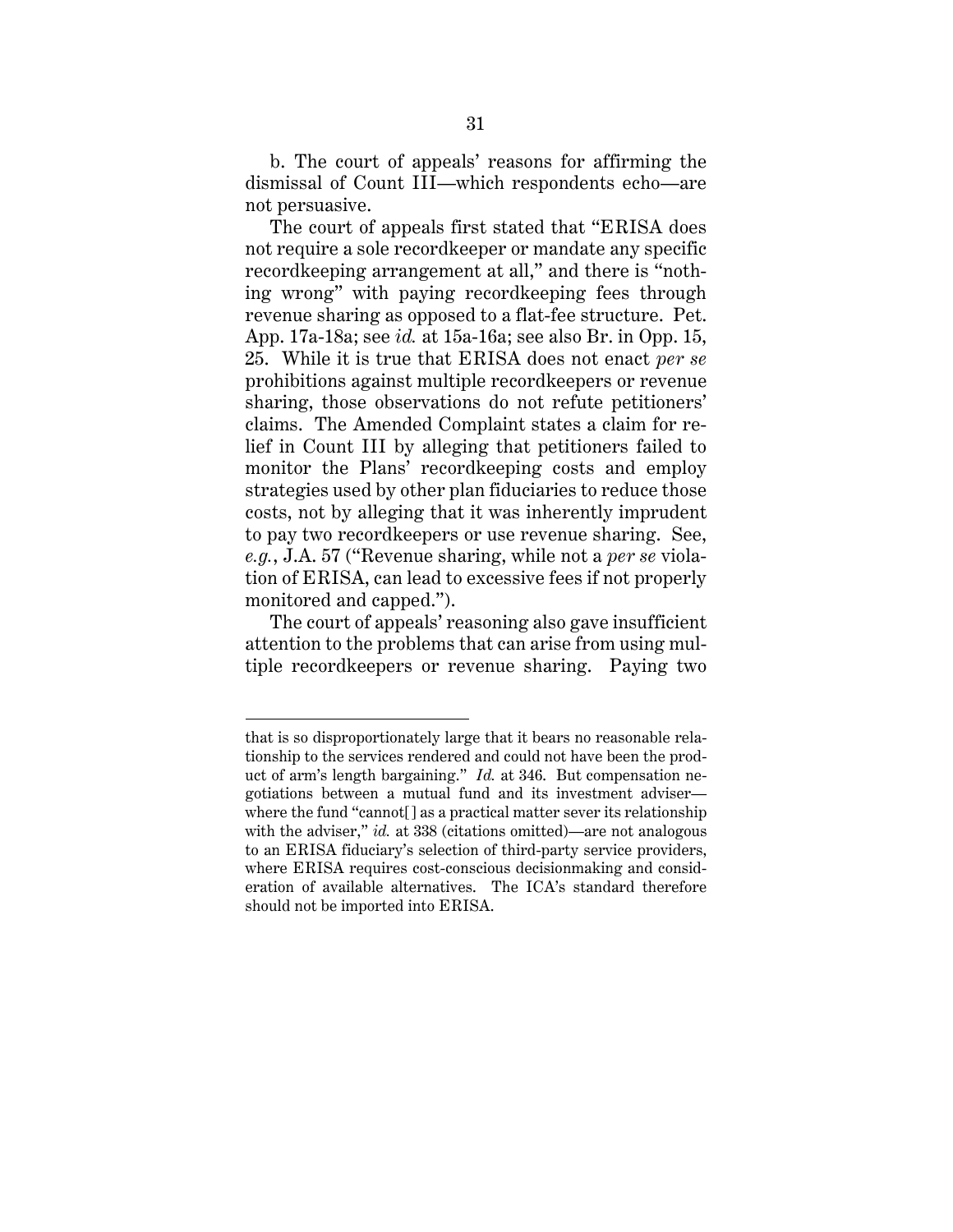providers to perform very similar administrative services raises obvious questions about whether the Plans' overall costs are reasonable. And the Department of Labor's regulations are consistent with petitioners' contention (J.A. 55-59) that paying for recordkeeping through revenue sharing can, without careful monitoring, lead to unreasonable fees. The Department has directed that, to ensure that fiduciaries do not cause their plan to engage in transactions prohibited by ERISA, see 29 U.S.C. 1106, 1108, fiduciaries who pay recordkeepers via revenue sharing must in certain circumstances obtain "a reasonable and good faith estimate of the cost to the covered plan of such recordkeeping services." 29 C.F.R. 2550.408b-2(c)(1)(iv)(D)(2). That estimate must take into account "the rates that the covered service provider, an affiliate, or a subcontractor would charge to, or be paid by, third parties, or the prevailing market rates charged, for similar recordkeeping services for a similar plan with a similar number of covered participants and beneficiaries." *Ibid.* The Department has explained that "plan fiduciaries need this information, when selecting and monitoring service providers, to satisfy their fiduciary obligations under ERISA." *Reasonable Contract or Arrangement Under Section 408(b)(2)—Fee Disclosure*, 77 Fed. Reg. 5632, 5632 (Feb. 3, 2012).

Next, the court of appeals concluded that petitioners had failed to show that a flat-fee recordkeeping arrangement "would even benefit [the Plans'] participants," reasoning that such an arrangement "may have the opposite effect of increasing administrative costs" for some or all participants. Pet. App. 15a; see Br. in Opp. 15 ("[W]hile 'a flat-fee structure might be beneficial for participants with the largest balances,' it may in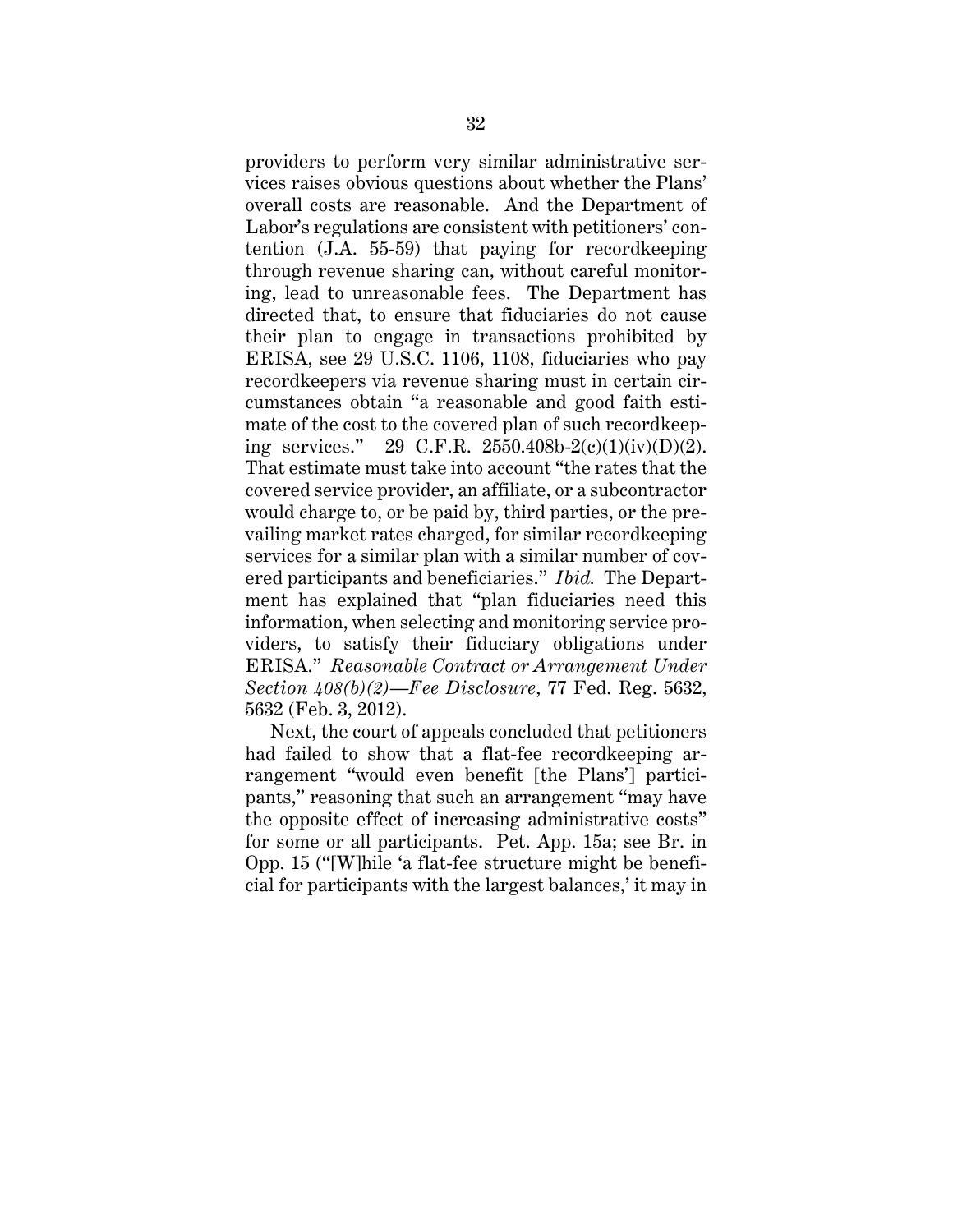fact lead to higher fees 'for younger employees and others with small investment balances.'") (brackets and citation omitted). The court also stated that petitioners had "identified no alternative recordkeeper that would have accepted \*\*\* any fee lower than what was paid" by the Plans. Pet. App. 18a. That reasoning fails to take petitioners' factual allegations as true at the pleading stage and to resolve reasonable inferences in petitioners' favor. See *Iqbal*, 556 U.S. at 678. It ignores petitioners' allegations that recordkeepers compete on price to service large defined-contribution plans like those here, see J.A. 51, and that fiduciaries of comparable Section 403(b) plans sought competitive bids, negotiated rebates, and consolidated recordkeepers in order to reduce their plans' recordkeeping fees, see J.A. 73-77. Moreover, respondents' concerns for younger investors overlooks petitioners' explanation that, if respondents had obtained an overall reasonable fee for recordkeeping, then they could have assessed that fee proportionally within the Plans—meaning "that every participant pays the same percentage of his or her account balance"—in order to avoid disadvantaging smaller-balance investors. J.A. 56-57.

The court of appeals also reasoned that, even assuming the truth of petitioners' allegation that multiplerecordkeeper arrangements "impose higher costs on plan participants," respondents had "explained it was prudent to have this arrangement so [they] could continue offering the Traditional Annuity among" the Plans' investment offerings—given TIAA's requirement that it must be allowed to serve as recordkeeper if a plan wished to maintain the Traditional Annuity. Pet. App. 16a; see Resp. Supp. Br. 11. But respondents' desire to preserve one particular investment option in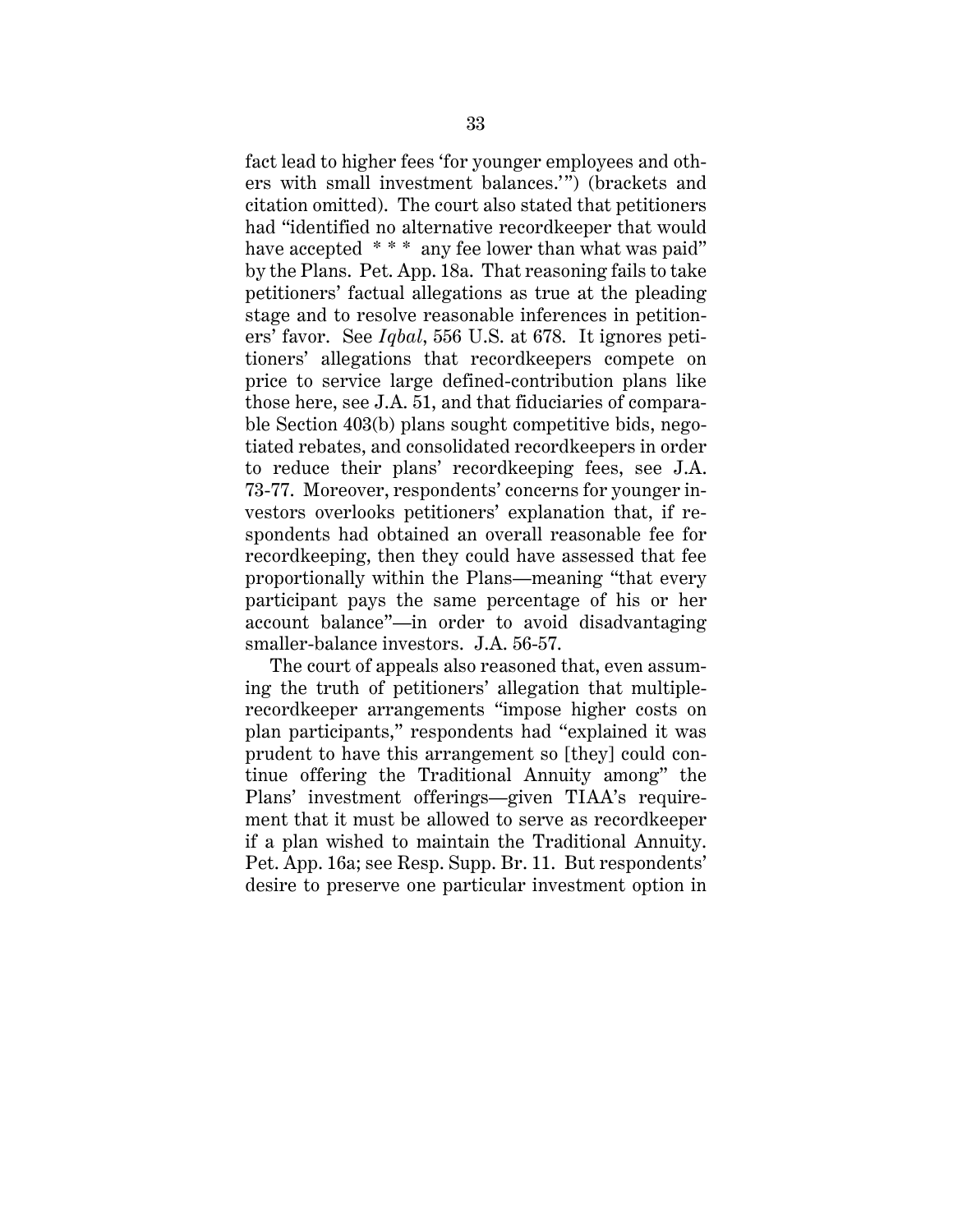the Plans would not justify their alleged failure even to *consider* whether the Plans' recordkeeping costs were reasonable, such as by soliciting competitive bids and comparing the potential advantages of a switch against the disadvantages of eliminating the Traditional Annuity. See Third Restatement § 90 cmt. d, at 299 (trustees must "obtain[] relevant information about \* \* \* the nature and characteristics of available investment alternatives"). And even if respondents show at trial that they were justified in using TIAA as the Plans' recordkeeper, that defense would not explain why respondents did not use the Plans' leverage to negotiate a fee credit from TIAA until 2016, see J.A. 150-151, as other plans' fiduciaries allegedly did, see J.A. 77.

Last of all, the court of appeals stated that "plan participants had options to keep the expense ratios (and, therefore, recordkeeping expenses) low." Pet. App. 18a n.10. But that simply repeats the same error discussed above by wrongly suggesting that fiduciaries can avoid liability for offering imprudent investments with unreasonably high fees by also offering prudent investments with reasonable fees. See pp. 22-24, *supra*. Petitioners have alleged that a prudent fiduciary would have pursued multiple strategies to lower the Plans' participants' overall recordkeeping costs without sacrificing the quality of services. It is no defense to respondents' alleged imprudent failure to take those steps that they offered some prudent, low-fee options. ERISA requires *fiduciaries* to work actively to limit a plan's expenses and remove imprudent investments; fiduciaries may not shift onto plan participants the burden of identifying and avoiding investments with imprudent fees.